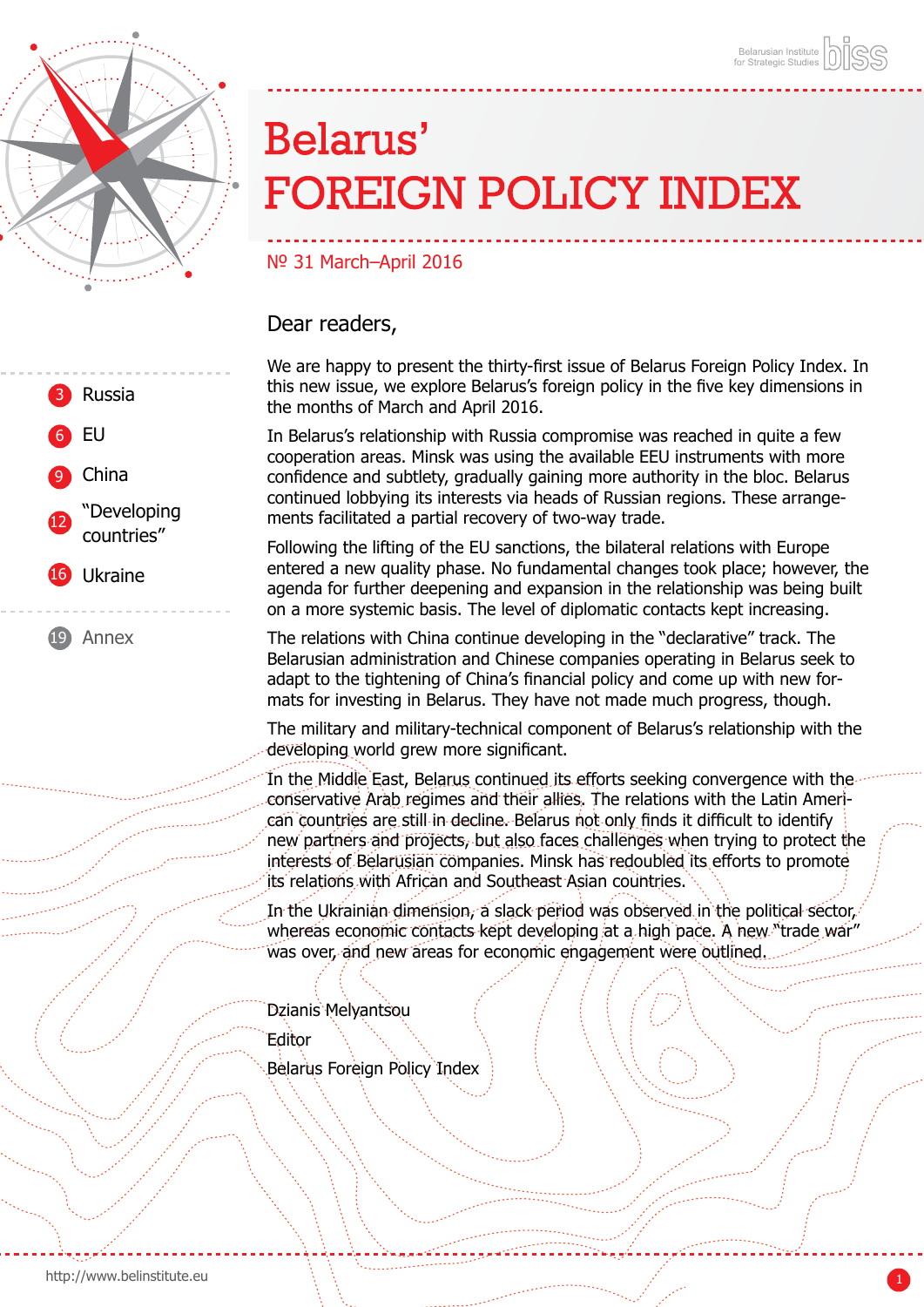Belarus' **FOREIGN POLICY INDEX** 

№ 31 March–April 2016



## Relations development indices:

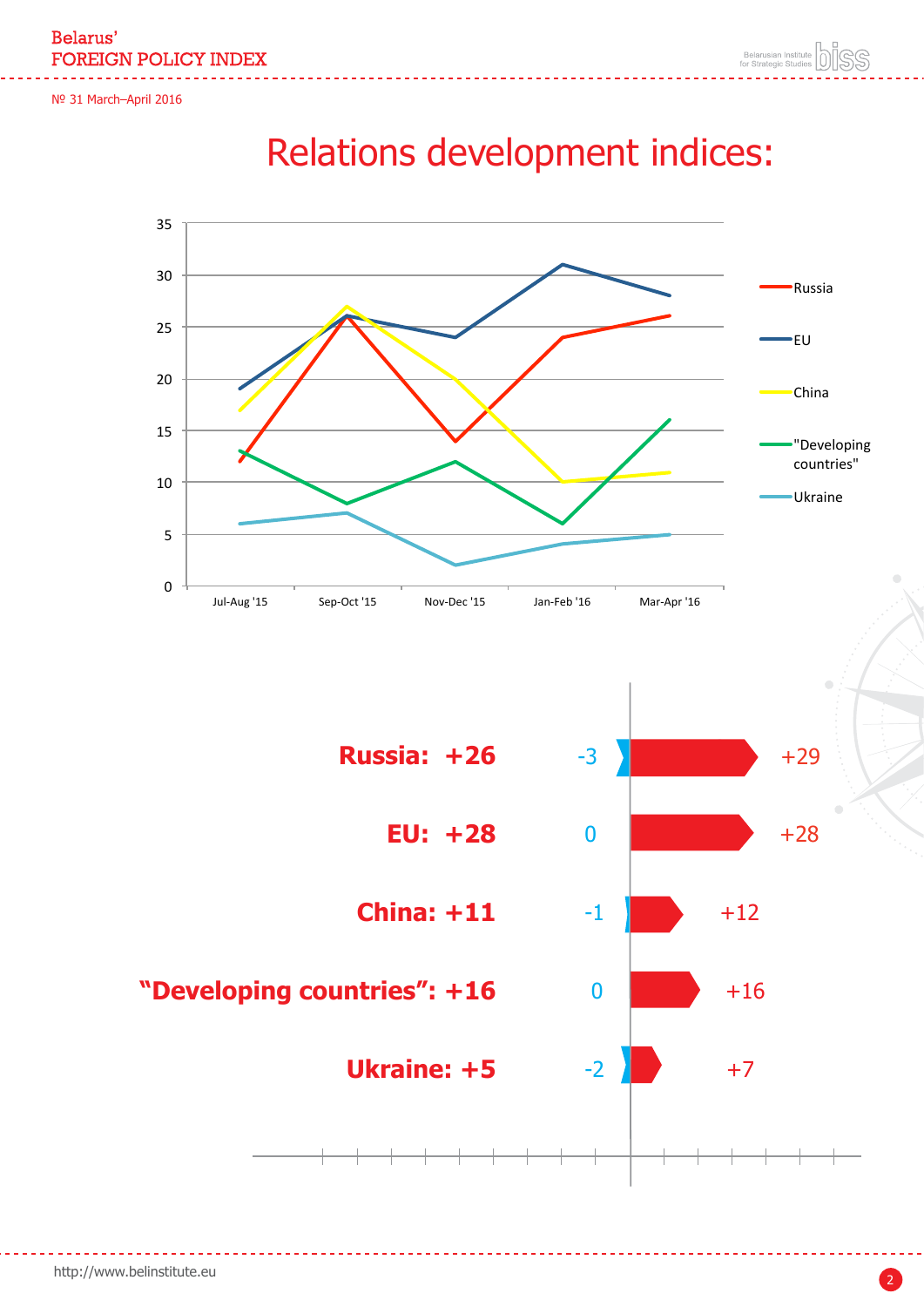<span id="page-2-0"></span>+29

-3

## Development of the Belarus–Russia relationship

Summary index: +26 Total positive points: +29 Total negative points: -3

## Main trends

In March and April 2016, Belarus and Russia managed to reach compromise on the Russian loan and trade, while military cooperation mostly developed in favor of Belarus. Ideologically, the Kremlin's policy on Belarus still builds on conclusions and advice of "old" and moderate expert groups; however, "new," critical groupings continue their attacks in the media.

Belarus was using the available Eurasian Economic Union (EEU) instruments with increasing confidence and subtlety, gradually gaining more authority in the bloc and channeling some controversial issues via that integration organization. In addition to the EEU institutions and direct contacts with the Kremlin, Belarus continues to lobby its interests through heads of Russian regions. These arrangements and low benchmarks for comparison in 2015 facilitated a partial recovery of two-way trade and improvement in the effectiveness of Belarusian export supplies to Russia.

## Description of the key events

In January–March 2016, two-way trade between Belarus and Russia amounted to USD 5.4 billion, a decrease by 11.8% from the first quarter of 2015. Export to Russia dropped by only 7.2% to USD 2 billion, which is close to last year's level. Import deliveries from Russia recovered slower and reached USD 3.36 billion, down by 14.4% year-on-year. Visible progress was attained for all major export commodity groups. Last year's problem, when Belarus managed to recover (or almost recovered) supplies of its finished products to Russia in volume terms, but was still considerably behind the previous year's figures in value terms, was resolved for some items (trucks, refrigerators, medications, socks, and meat). Improvements were reported for most of the key commodity groups (light industry, foodstuffs, tires, and plastic); however, serious concerns still remain over supplies of farm machines and tractors.

The Belarusian government redoubled its efforts to lobby the country's interests via the EEU institutions. First, on 29 April, an agreement was signed between the Eurasian Economic Union and Belarus on the terms and conditions for the operation of the EEU Court in its territory. Under the Agreement, Belarus transfers to the Court, free of charge, buildings and premises located at 5 Kirov Street in Minsk. On the same day, First Deputy Foreign Minister Aliaksandr Michnievič said that if "some countries" intended to continue discriminating against Belarusian-made products in their markets, Belarus would sue them. He referred primarily to Russian norms and standards pertaining to state procurement. On 14 April, the Eurasian Economic Commission (EEC) prescribed that the Russian side should abolish the limitations —originally imposed until 1 January 2018 — on the procurement of commodities for the defense and security sectors in other member states of the Eurasian Economic Union. Russia was instructed to correct the violation detected and send respective notices to the EEC and all of the member states. Furthermore, on 31 March, the Ministry of Agriculture of the Russian Federation submitted to the govern-

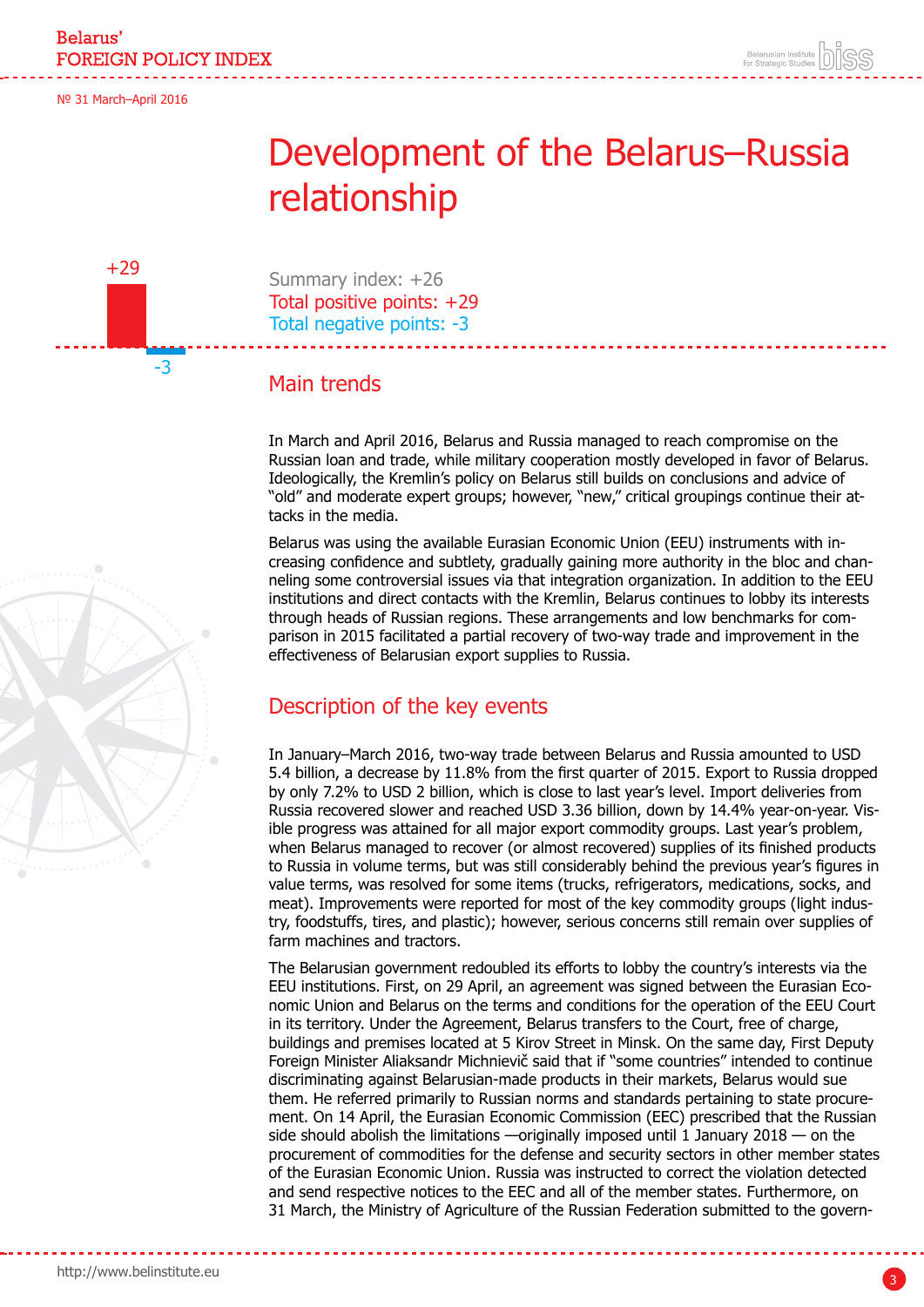from the EEU.

№ 31 March–April 2016

ment a draft resolution envisaging limitations of state purchases of imported foodstuffs and making up for the deficit by way of procurement in Belarus and other EEU member states. The document aims to limit state purchases of fish, meat, dairy and grocery

However, the Belarusian government considers this progress to be a half-measure and continues to insist on the full involvement of Belarusian producers in the Russian state procurement system (the status of "national" manufacturers in the internal Russian market). We have already pointed to the fact that state procurement is a major niche of the Russian market, with at least 40% of Russia's GDP channeled through this segment. The amount involved is therefore a lot higher than in the case of a loan from the Eurasian Development Bank (EDB) or lower natural gas fees (the two items that are normally emphasized by the media).

products from foreign suppliers and replace them with products offered by manufacturers

Second, because the EEU institutions prove to be more effective, the indicative planning of gas, crude oil, and refined oil supplies was transferred to the EEU from the Union State. On 25 April, heads of concerned ministries of the EEU member states signed a corresponding agreement. It is planned that the first "balances" of energy resources will be prepared in October 2016, i.e. the new rules will become effective starting 2017.

Third, the EEU institutions continue implementing various measures to protect the EEU market from foreign competitors, and some of such arrangements were proposed by Belarus.

For example, the decision of the Eurasian Economic Commission on the procedure for the development, adoption, amendment, and implementation in the Eurasian Economic Union of common sanitary, epidemiological, and hygienic requirements and procedures comprises provisions on priority rights of manufacturers from the EEU member states to bid in competitive tenders and electronic auctions.

For its part, Belarus incurs certain costs, as it has to comply with the EEU requirements: on 5 April, Presidential Decree No. 124 dated 21 March came into effect for Belarus to upgrade its foreign trade regulations to the Eurasian Economic Union Treaty. Belarus has made amendments to the list of goods of foreign origin subject to special conditions for being admitted to state procurement procedures. As it makes progress in asserting its interests in the EEU markets, Belarus will inevitably have to open up its domestic market, including the holy of holies — the state procurement segment — to "allied" manufacturers, including those in Russia. Furthermore, Russia also started to make a more active use of the EEU institutions in its trade wars. For example, during the period under review, Russia insisted that the EEU introduce anti-dumping duties against metal rods from Ukraine (ferrous industry), and will obviously continue making such moves.

Because sales of Belarusian-made products in the Russian market still remain a serious challenge, Belarus still positions itself as a "gateway" to the Russian market. During his meeting with top-ranking officials in the Hungarian administration, Minister of Foreign Affairs of Belarus Uladzimir Makiej said that legal ways had to be found to bypass the mutual sanctions imposed by Russia and the EU. Speaker of the lower house of the Belarusian parliament Uladzimir Andrejčanka said on the sidelines of a forum in Bangkok that Belarus could become a solid foothold for the promotion of Thai goods to the markets of the EEU and the EU.

The 20th anniversary of the signing of the Treaty on the Union State of Belarus and Russia became a vivid demonstration of the changing priorities of the ruling elites of the two countries regarding the formats of integration. First, the level of the representatives of the two countries was rather low — the two heads of state limited themselves to congratulatory messages; second, as we mentioned above, the transfer of the bilateral "integration" agenda to the multilateral format covers, among others, energy issues; and third, the "jubilee" interview of Prime Minister of Belarus Andrej Kabiakoŭ to RIA Novosti contained lots of complaints about Moscow's unequal economic policy on its ally (the "jubilee" interview of Russian Ambassador Alexander Surikov also has a fair number of keen reproaches).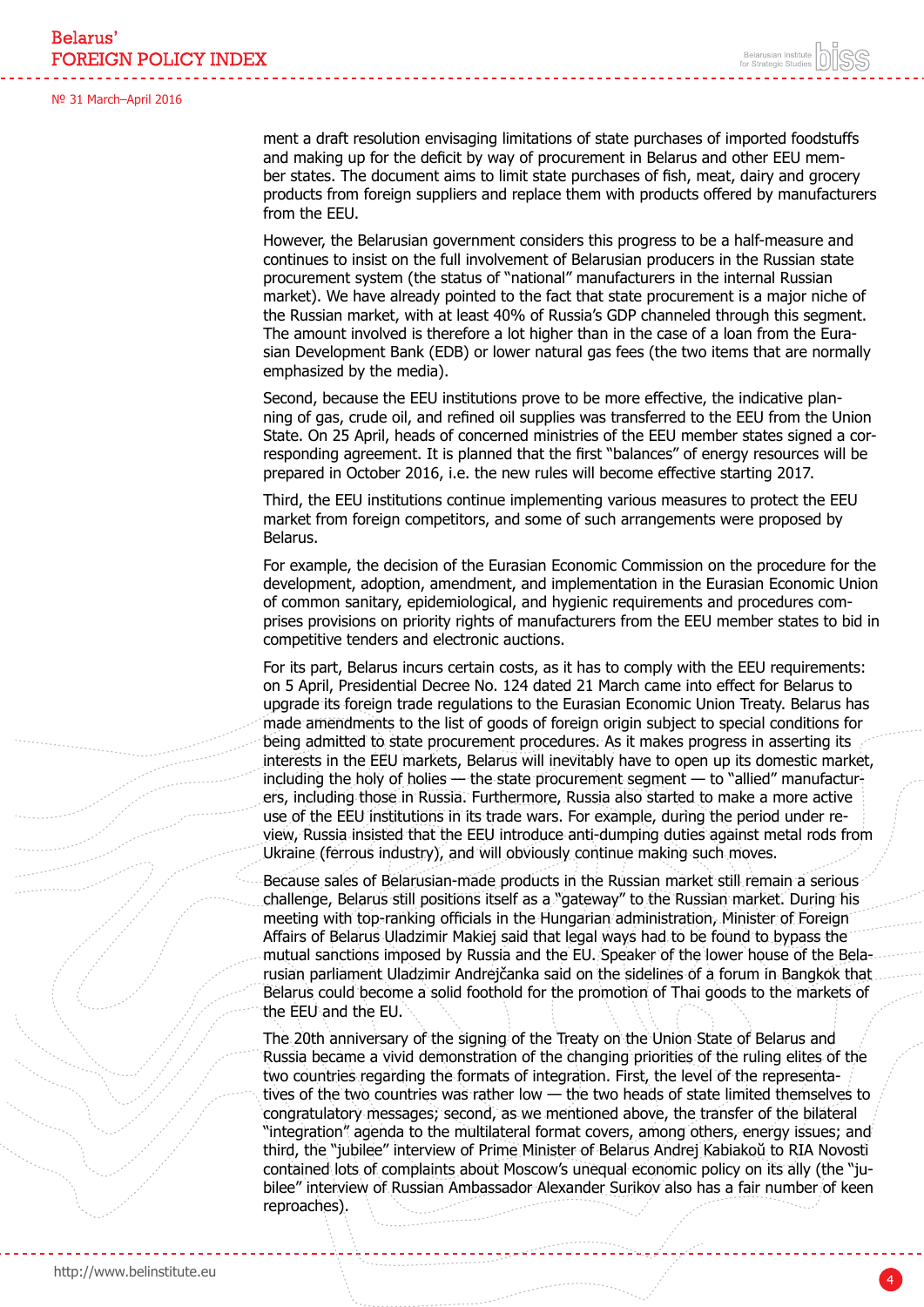In his interview Kabiakoŭ mentioned all of the "sensitive" issues on the bilateral agenda. Specifically, he spoke about payments for Russian energy in foreign exchange and payments for Belarusian products in rubles, which negates the combined effectiveness of two-way trade for Belarus (and causes further increases in the trade deficit), unfair prices of Russian natural gas and crude oil for Belarus and prices of Belarusian gasoline in the Russian market, as well as discrimination against Belarusian-made products in Russian state procurement schemes.

The transfer of integration priorities from the Union State to the EEU and interstate bilateral engagement within the EEU do not imply the end of the Union State. It is designed to play an important symbolic role serving as the prototype for more advanced integration forms. Also, the Union State remains responsible for political and social issues beyond the interstate agenda and areas of responsibility of economic blocs.

Another important factor is that the Union State enables Minsk to pursue independent contacts with Russian regions, which would otherwise be impossible on a purely interstate basis. In March and April, meetings were arranged with heads of Bashkortostan, Tatarstan, Kaliningrad, Oryol, and Bryansk Regions. In the first two cases, energy supplies and inclusion of engineering products, especially farm machines, in the state order, were emphasized; the third meeting focused on construction services; and the fourth and fifth meetings with Russian governors centered on the promotion of Belarusian food products and farm machines (also via the state procurement mechanism).

As we forecast in the previous issue, during the period under review the Eurasian Fund for Stabilization and Development (EFSD) extended a USD 2 billion loan to Belarus "to support economic policies and structural transformations of the government and the National Bank of the country in 2016–2018." The lending conditions turned out to be rather tight (including limitations on wage hikes, increase in the share of utility costs and transport fares paid by households, and liberalization of prices), which can partially account for the delays in the provision of the loan.

### Forecast for the near future

No serious changes in the relationship between Belarus and Russia will be likely in the next two months. Russia will hardly fully comply with Belarus's demands to reduce gas prices, or more accurately, change at least part of payments for supplies to Russian rubles. However, we believe that the "gas leverage" will help Belarus effectively promote its interests when it comes to the Russian state procurement system. Furthermore, a temporary reduction factor may be applied to gas purchasing prices, or Belarus may enjoy a small Russian loan to make up for the difference in prices of Russian natural gas and Belarusian products, caused by the fast depreciation of the Russian ruble in the previous period.

Most of the current trends will likely continue — massive lobbying of Belarusian manufacturers via the EEU institutions and Russian regions, gradual transfer of trade policies to the area of responsibility of the EEU, where arrangements to protect the market from suppliers beyond the EEU will have to be combined with measures to safeguard domestic markets against the EEU partners.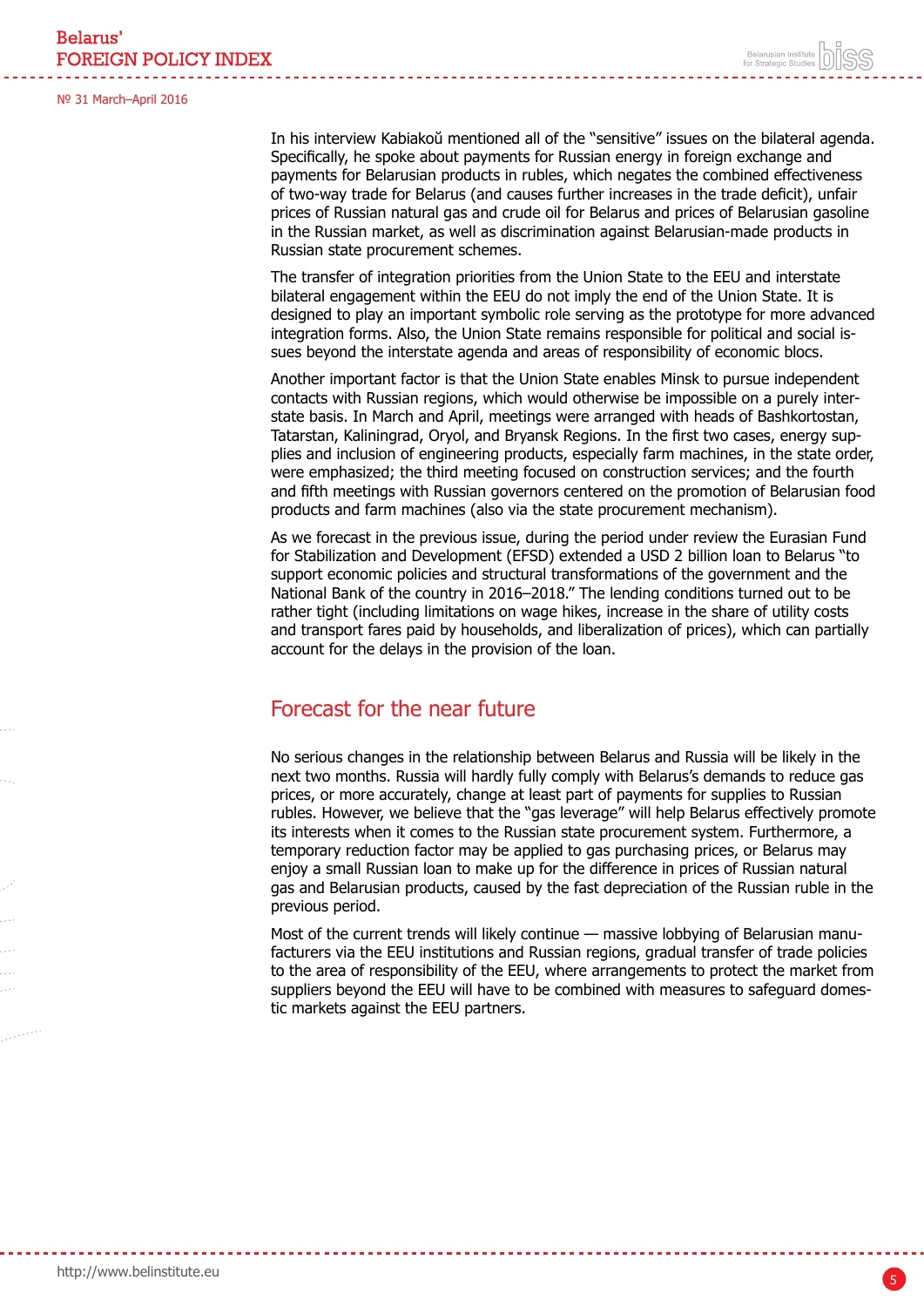<span id="page-5-0"></span>+28

0

## Development of the Belarus–EU relationship

Summary index: +28 Total positive points: +28 Total negative points: 0

### Main trends

After the Council of the European Union lifted most of the sanctions against Belarus in February 2016, the bilateral relations entered a new quality phase. No fundamental changes are taking place; however, the agenda for further deepening and expansion of the relationship is being built on a more consistent basis. The level of diplomatic contacts continues increasing. Both Belarus and the EU are still lacking trust in each other, but both are willing to build it up.

## Description of the key events

FMarch and April were marked by a slew of contacts and events of various levels. The chronicle of the most significant events begins with the Minsk visit of EU Special Representative for Human Rights Stavros Lambrinidis, who had meetings with Foreign Minister Uladzimir Makiej, President Aliaksandr Lukashenka, and participated in the international conference Death Penalty: Bridging the Gap, which was organized at the initiative of the Ministry of Foreign Affairs of Belarus and the UN/UNDP Office in Belarus.

The Belarusian president emphasized the importance of the human rights issue for the Belarus–EU relationship and traditionally focused on the interconnection of economic and humanitarian factors in this domain: "Permanent dialogue, regular contacts are needed because we are talking about an economic and deeply psychological issue. We cannot avoid constant dialogue, because we will never achieve anything." Lukashenka said he hoped "the period when the EU and Belarus, having built a wall between them, were trying not to have a proper conversation, but exchange phrases, is now over.<sup>"1</sup>

On 16–17 March, Uladzimir Makiej paid a visit to Budapest. Priority areas for the consolidation of the bilateral relations were outlined during his meeting with Minister of Foreign Affairs and Trade of Hungary Péter Szijjártó — agriculture and processing of farm produce, mechanical engineering and the pharmaceutical industry, innovations and communication, as well as construction and tourism. Credit and investment cooperation and promotion of interbank cooperation were addressed separately.

At the end of the visit the ministers signed the Program of Cooperation between the respective ministries with a list of specific measures for years to come. The visit and document can be interpreted as a reflection and consequence of the diplomatic momentum between Minsk and Budapest (as against other EU member states), which has been observed over the last few years. During his visit Makiej also met with Deputy Prime Minister Zsolt Semjén and Vice Speaker of the National Assembly of Hungary Sándor Lezsák, who heads the parliamentary Belarus–Hungary friendship group.

<sup>1.</sup> http://president.gov.by/ru/news\_ru/view/vstrecha-so-spetsialnym-predstavitelem-es-po-pravam-chelovekastavrosom-lambrinidisom-13214/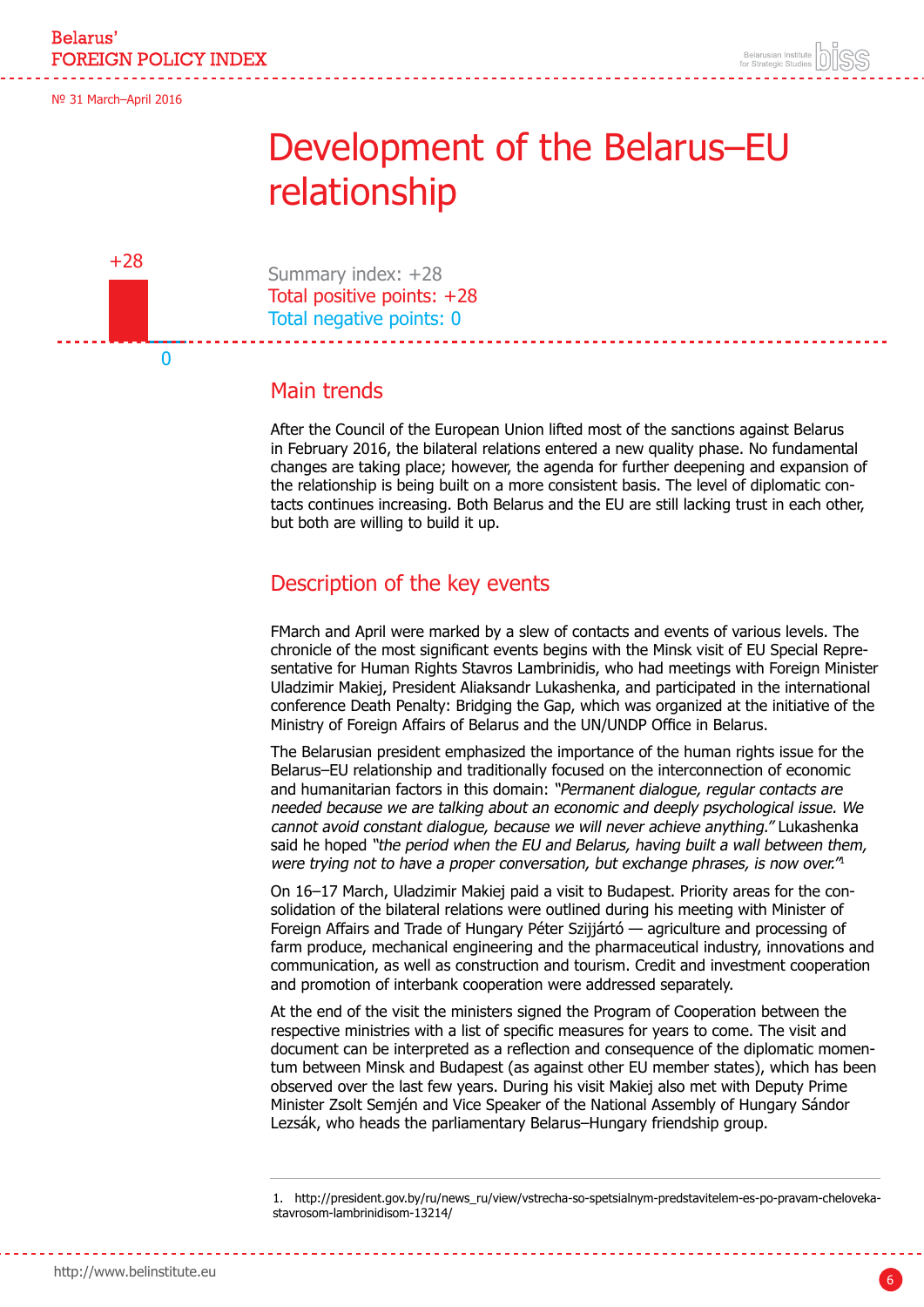The visit of Polish Foreign Minister Witold Waszczykowski to Belarus was probably the main highlight of the first two spring months under review. Given the overall tense relationship between Minsk and Warsaw, specifically the tensions between the two neighbors during the rule of the right-wing Law and Justice Party, the visit by the Polish foreign minister — the first one in the last eight years in the bilateral framework — became especially symbolic and significant.

On 22 March, Waszczykowski held a round of talks with Minister Makiej. According to the press service of the Belarusian Foreign Ministry, the sides explored the status and prospects of the bilateral relations in political, economic, humanitarian, cultural and other areas. They also discussed the schedule of joint intergovernmental activities for 2016, including the next meeting of the Joint Belarusian-Polish Commission for Economic Cooperation. Other issues addressed at the meeting included approaches to improving the legal framework for bilateral cooperation, especially cross-border cooperation, and plans for the modernization of the Belarusian-Polish border. Focus was also on the attitude of the two countries to the situation in the region, as well as engagement with international and regional organizations and third countries. Following the talks, Makiej said at a press conference that the meeting was open, sincere, and rewarding.

The following day, President Lukashenka received Minister Waszczykowski. The head of state called for taking the bilateral relationship to a new level in order to effectively address current challenges. According to him, Minsk will be guided by the same criteria that are employed by Polish foreign policy: "We will protect our sovereignty and independence just the way you do. We will use your example to implement our social and economic policy in the country. But we will try to do it in a way so that no one could ever reproach us for the deficit or absence of democracy. We will seek to achieve at least the level of it that you have in Poland."<sup>2</sup> Lukashenka emphasized that Belarus intended to pursue the "closest cooperation with Poland." For his part, Waszczykowski said that the new Polish government believes the relations between the two countries in the last few years were not normal, and therefore decided to embark on dialogue and resolve all issues that can be addressed in the foreseeable future without any preliminary conditionality.

On 25 March, another European high-ranking politician paid a visit to Minsk — Deputy Prime Minister and Minister of Foreign Affairs of Slovenia Karl Erjavec, who came to Belarus as part of a Slovenian delegation of business communities. The negotiations at the Foreign Ministry traditionally encompassed both the bilateral agenda and the Minsk– Brussels relationship. The two countries agreed to hold a meeting of the Intergovernmental Commission to address trade and economic cooperation in June. On the same day, the Slovenian politician was received by President Lukashenka. The meeting also focused on economic issues. The Belarusian head of state said: "To build up the stability of our economic relations, it would be helpful for us to implement several large-scale joint projects, maybe 3 or 4  $[...]$  These are already in the pipeline and will help establish closest contacts between the two countries in such a way that even the European Union is unable to affect them, because the economy is the pillar. $\frac{1}{3}$ 

On 6–7 April, Brussels hosted the first meeting of the Belarus–EU Coordination Group, a new format of structured comprehensive dialogue, which builds on the so-called "temporary phase" implemented in previous years with a view to exploring possibilities for deeper cooperation in various areas. The Belarusian delegation to Brussels was led by Deputy Foreign Minister Aliena Kupčyna, and the EU delegation was led by Deputy Secretary General for the External Action Service (EAS) Helga Schmid. Representatives of Belarus's civil society were invited to the meeting.

<sup>2.</sup> http://president.gov.by/ru/news\_ru/view/vstrecha-s-ministrom-inostrannyx-del-polshi-vitoldom-vaschikovskim-13313/

<sup>3.</sup> http://president.gov.by/ru/news\_ru/view/vstrecha-s-zamestitelem-premjer-ministra-ministrom-inostrannyxdel-slovenii-karlom-erjjavtsem-13341/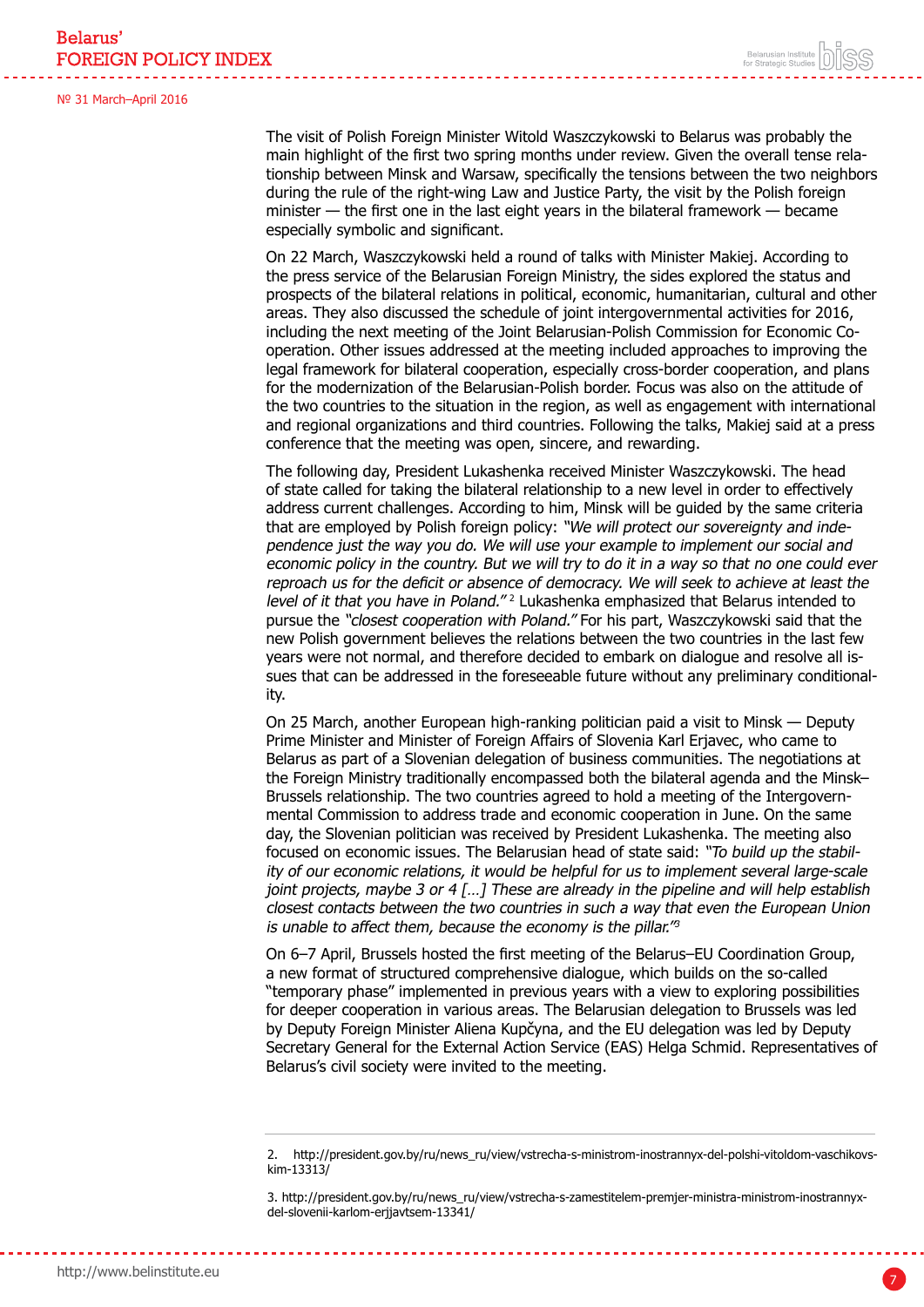It was declared that the sides thoroughly examined possibilities for the intensification of dialogues in the economic, financial, and environmental sectors and considered prospects of launching new bilateral dialogues on trade, energy, customs, innovations, and standardization, as well as stepping up cooperation in modernization, technical assistance, and human rights. Overall, the introduction of the Coordination Group format should be treated as a step forward in the process of consistent expansion and substantiation of the agenda for the Belarus–EU relationship.

The visit of Bulgarian Foreign Minister Daniel Mitov became another highlight of the reviewed period (Bulgaria had assumed the chairmanship of the Committee of Ministers of the Council of Europe). The Bulgarian foreign minister met with his Belarusian counterpart Makiej — first a face-to-face meeting was organized, and an extended meeting followed.

Two-way trade between Belarus and the EU member states amounted to USD 2.747 billion in January–March 2016, down by 25.7% year-on-year. Belarusian export reached USD 1.62 billion, which represents a reduction by 32.4% from the first quarter of 2015, whereas import from the EU totaled USD 1.127 billion, down by 13.4% year-on-year. Belarus reported a USD 494 million surplus in its trade with the EU.

### Forecast for the near future

The relations between Belarus and the EU remain within a cautiously optimistic track. The bilateral framework will be progressively filled with new contacts and new targeted projects and events, mostly in the economic sector. Visa facilitation remains on the agenda — talks will continue, and the corresponding agreement may be initialed at the end of the year.

An additional factor for the current status of the relationship between Belarus and the EU is the election issue: Belarus will hold parliamentary elections on 11 September, and the election campaign will begin soon. As was the case with last year's presidential election, official Minsk will be doing its best for the relations with the EU to remain at least at the current level following the parliamentary campaign.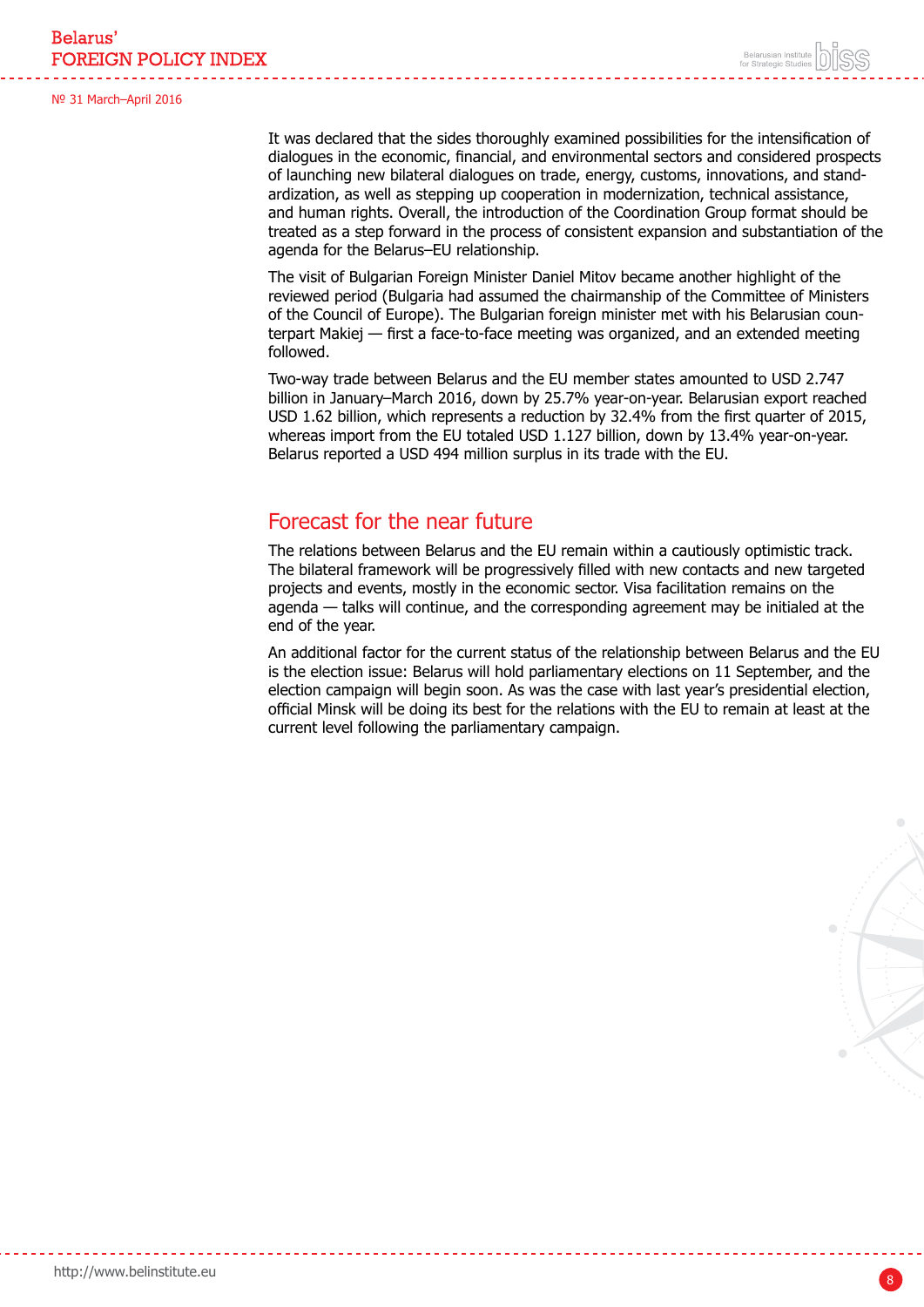$+12$ 

-1

## <span id="page-8-0"></span>Development of the Belarus–China relationship

Summary index: +11 Total positive points: +12 Total negative points: -1

## Main trends

March and April 2016 saw the "declarative" trends in the Belarus–China relations continue. Apart from the previously announced arrangements to supply products by Spartak confectionery to China, the rest of the developments during the reviewed period are mere declarations.

The Belarusian administration and Chinese companies operating in Belarus seek to adapt to the tightening of China's financial policy and come up with new formats for investing in Belarus. However, the overall economic situation in the country, as well as the deeprooted peculiarities of the bilateral cooperation framework (use of "tied" loans, "grey" schemes, etc.) become serious obstacles to the success of these attempts.

## Description of the key events

The two months under review further consolidated the trend towards a reduction in the intensity of contacts between Belarus and China. The only more or less real achievement during the period of March and April 2016 was the signing of a contract for supplies of products by Spartak confectionery and some other Homiel Region-based manufacturers to China4 . Contracts to implement this cooperation were signed in the course of the visit of a delegation from the Homiel Region of Belarus to the Chinese province of Jiangsu on 29 March–1 April 2016.

China is notably growing increasingly interested in supplies of Belarusian-made products. Work is still underway to certify farm products for sale in the Chinese market. Following the said visit of the Homiel Region delegation to China an announcement was made that Chinese companies were interested in the operation and management of farms in Belarus. However, given the poor track record of the implementation of such projects, these plans will hardly hold much promise. Anyway, food products account for a minute share of two-way trade between Belarus and China. It looks like it is not the source that can dramatically transform the very nature of bilateral trade.

Belarusian and Chinese officials eagerly reported an increase in Belarusian export supplies to China in 2015. Indeed, the year 2015 became the most successful year in terms of both import-to-export ratio and overall value of Belarusian export deliveries. In 2014, Belarusian export to China amounted to USD 640.3 million, and in 2015, the figure increased to USD 781.6 million<sup>5</sup>. Given the overall reduction in Belarusian export, these

4. For more details on the peculiarities and prospects of this cooperation projects see the previous Index issue.

5. http://www.belstat.gov.by/ofitsialnaya-statistika/makroekonomika-i-okruzhayushchaya-sreda/vneshnyaya-torgovlya\_2/osnovnye-pokazateli-za-period-s-\_\_-po-\_\_\_\_gody\_10/eksport-tovarov-respubliki-belarus-po-stranams\_2/

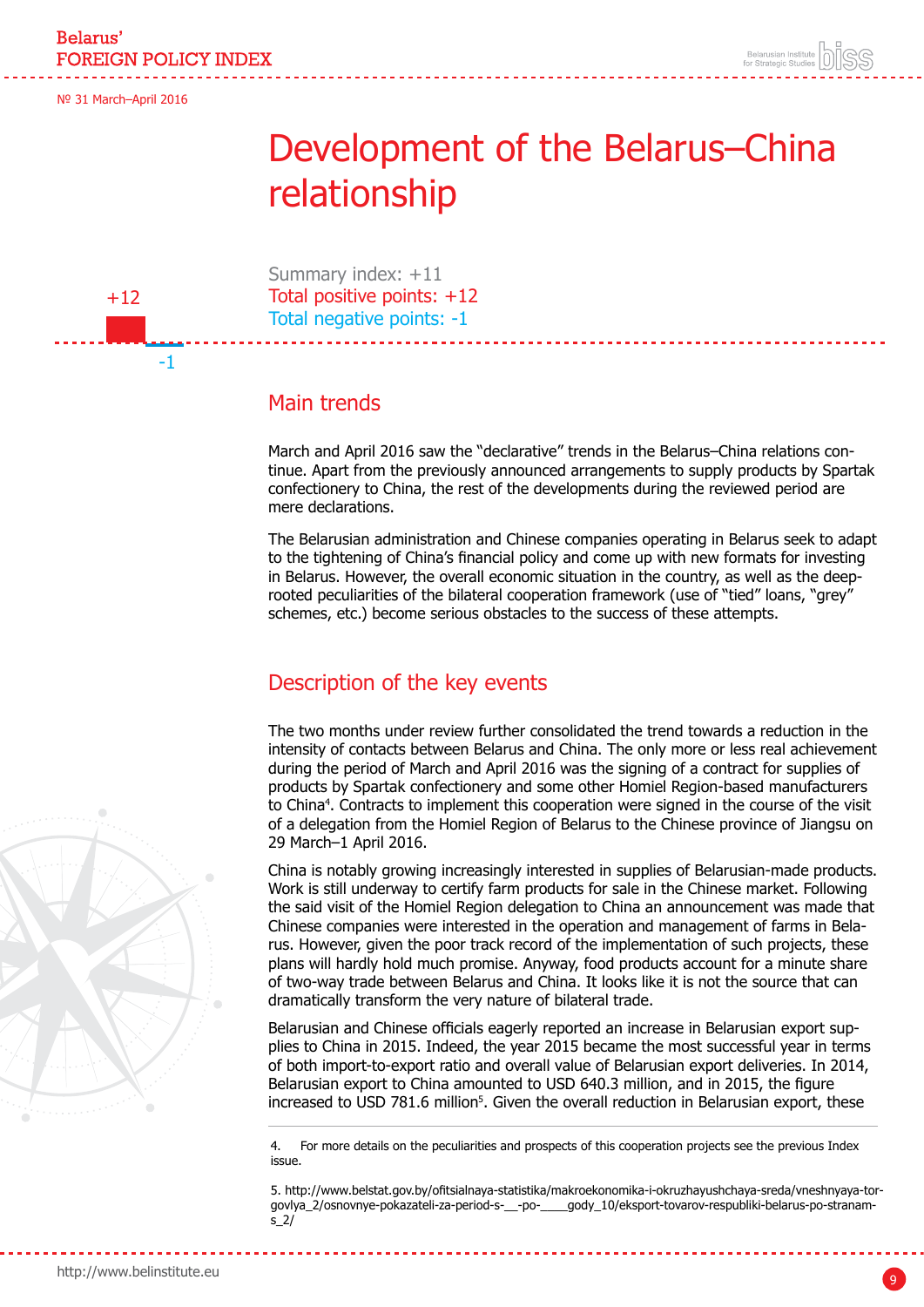figures seem to demonstrate progress in the bilateral relations. However, a more thorough analysis puts the optimism of Belarusian officials in doubt.

In some of the previous Index issues we repeatedly pointed to the fact that the authorities willingly publish current statistics for all of the smaller commodity items, while data for the key export commodity for the national economy — potash fertilizers — are normally provided too late and in a generalized form. Foreign sources need to be consulted, the more so because Chinese statistics are a lot more open than Belarusian domestic sources. Of Belarus's combined export of USD 781.6 million in 2015, potash fertilizers accounted for USD 650 million<sup>6</sup>. Therefore, this item alone is responsible for 82.7% of Belarus's export to China in value terms. In 2014, potash fertilizers accounted for 77.1% of supplies from Belarus<sup>7</sup> . Moreover, even in absolute terms, potash export went up by USD 156 million year-on-year, whereas combined export deliveries to China increased by less than USD 145 million, which implies that other export items showed a decrease.

Unfortunately, Belarusian statistics is reluctant to provide accurate information about the price of potash fertilizers exported to China. In our previous Index issues, as well as some other publications<sup>8</sup> it was noted that Belarus offers dumping prices in the Chinese market for potash fertilizers seeking to address the shortage of foreign exchange in the country. On the other hand, China has already mastered the potash market meltdown scheme by accumulating vast potash reserves in order to eventually force suppliers to slash prices. Given the significant increase in the deliveries of Belarusian potash to China in 2015 and apparent knock-down prices, a conclusion can be drawn that in their campaign to procure the much needed foreign exchange for the country the Belarusian authorities created preconditions for a drop in potash prices in 2016. The first two months of 2016 prove that the forecast was accurate: export prices of Belarusian potash delivered beyond the CIS fell by more than 13%, from USD 491,796 per 1,000 tonnes to USD 427,804 per 1,000 tonnes<sup>9</sup>. Notably, these are average export prices, whereas China is known to be importing potash at markedly lower rates, compared to other consumers. The deepening of the economic crisis in Belarus not only affects the country's policy on the export of potash fertilizers, but also causes the administration to put more pressure on the power vertical with demands to redouble efforts to find new sources of foreign exchange. There is hardly any other reason why Belarusian officials have become so much more creative whenever they make comments on Belarus's engagement with China.

For instance, on 1 March, Deputy Chair of Minsk City Executive Committee Žanna Birič said at a meeting with Deputy Prime Minister Natallia Kačanava, which addressed instruments to improve the socioeconomic complex pursuant to Decree No. 78, that Belkommunmash was planning to manufacture electric buses jointly with China. However, it turned out almost immediately that such statements were based exclusively on the task for the capital city to raise more than USD 100 million in net FDI from China in 2016, rather than any specific calculations or real economic arrangements. The fact that the entire country managed to raise only USD 48.354 million in net FDI from China in 2015<sup>10</sup> makes such ambitious plans and tasks look too optimistic. Some experts, including Hans Timmer, World Bank Chief Economist for Europe and Central Asia, indeed note China's growing interest in investment in the CEE region; however, this interest alone does not mean China will automatically boost its investments in the CEE economies. Belarus needs to continue improving its environment for investors, including the regulatory framework.

9. http://www.belstat.gov.by/upload-belstat/upload-belstat-pdf/oficial\_statistika/TT100E06.pdf

10. http://www.economy.gov.by/ru/invpolicy/invest-klimat/pezultat

<sup>6.</sup> http://www.worldsrichestcountries.com/top-belarus-exports.html

<sup>7.</sup> http://www.belstat.gov.by/ofitsialnaya-statistika/makroekonomika-i-okruzhayushchaya-sreda/vneshnyayatorgovlya\_2/ofitsialnye-publikatsii\_12/index\_734/

<sup>8.</sup> See, for example: http://belarusdigest.com/story/belaruskali-enterprise-saved-belarus-2015-24166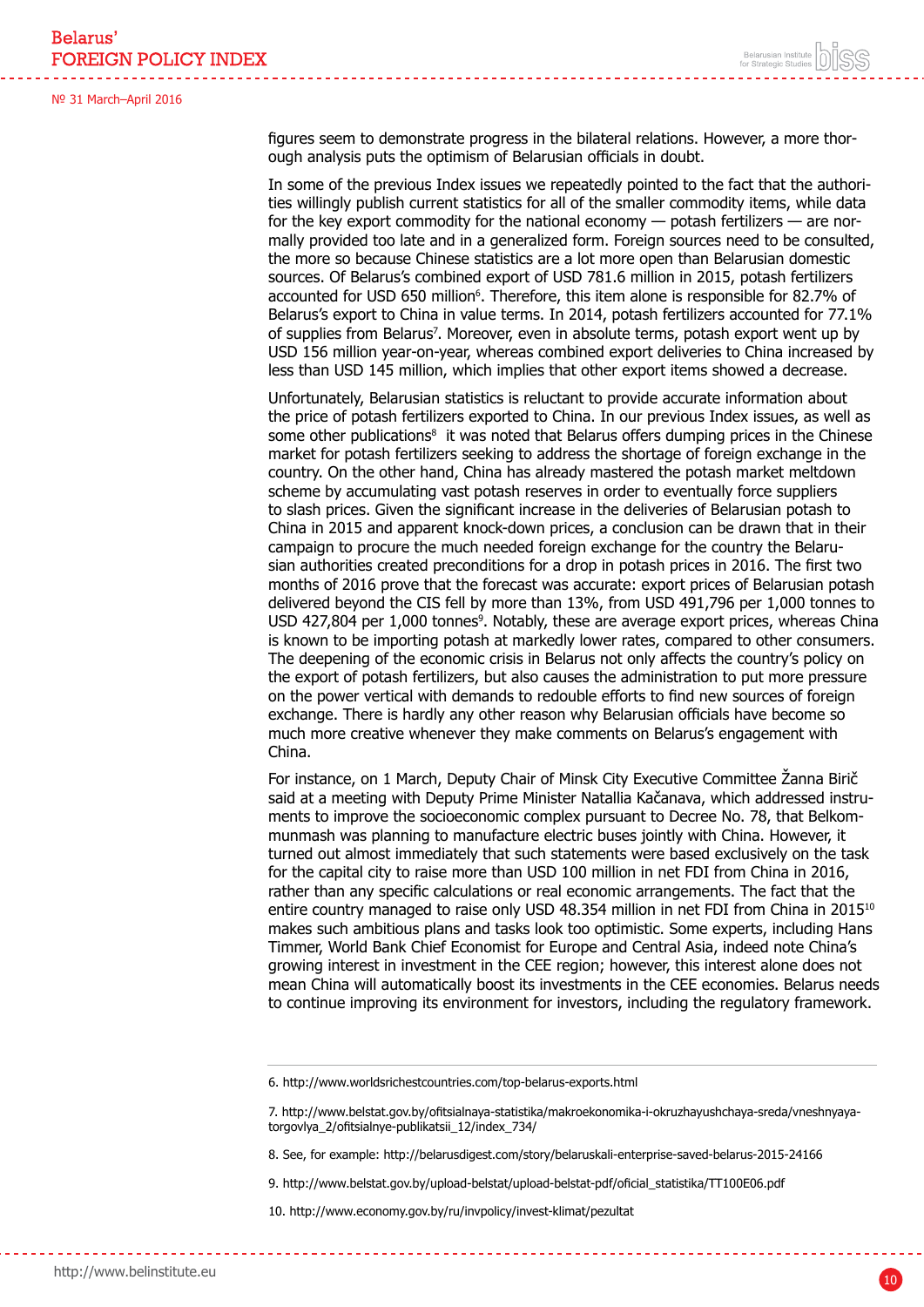It appears that exaggerated expectations of successful cooperation with China can be observed at all levels of the Belarusian administration. In his interview to China Central Television (CCTV) on 1 March Aliaksandr Lukashenka shared his high hopes of the future success of the China–Belarus Industrial Park (CBIP) project and Belarus's involvement in the Silk Road Economic Belt project. However, no significant progress has been reached so far in the implementation of both projects in Belarus.

Chinese companies are growing increasingly interested in the organization of travel to Belarus; however, the practical implementation of this interest calls for the introduction of a visa-free regime for organized groups of tourists, the issue that has been discussed long enough. The move to allow tourists to travel without visas has been postponed many ties, though.

### Forecast for the near future

As in the previous period, a trend can be observed towards further narrowing of the cooperation between China and Belarus. Work to implement the most significant bilateral projects has considerably slowed down. It is quite likely that in 2016, Belarusian export supplies to China will drop, mostly because the achievements reported in 2015 can be attributed to the hikes in potash deliveries to China at dumping prices.

The unfeasible and unreasonably high targets for the country's collaboration with China inevitably result in new failures and accumulation of problems in the implementation of the existing projects.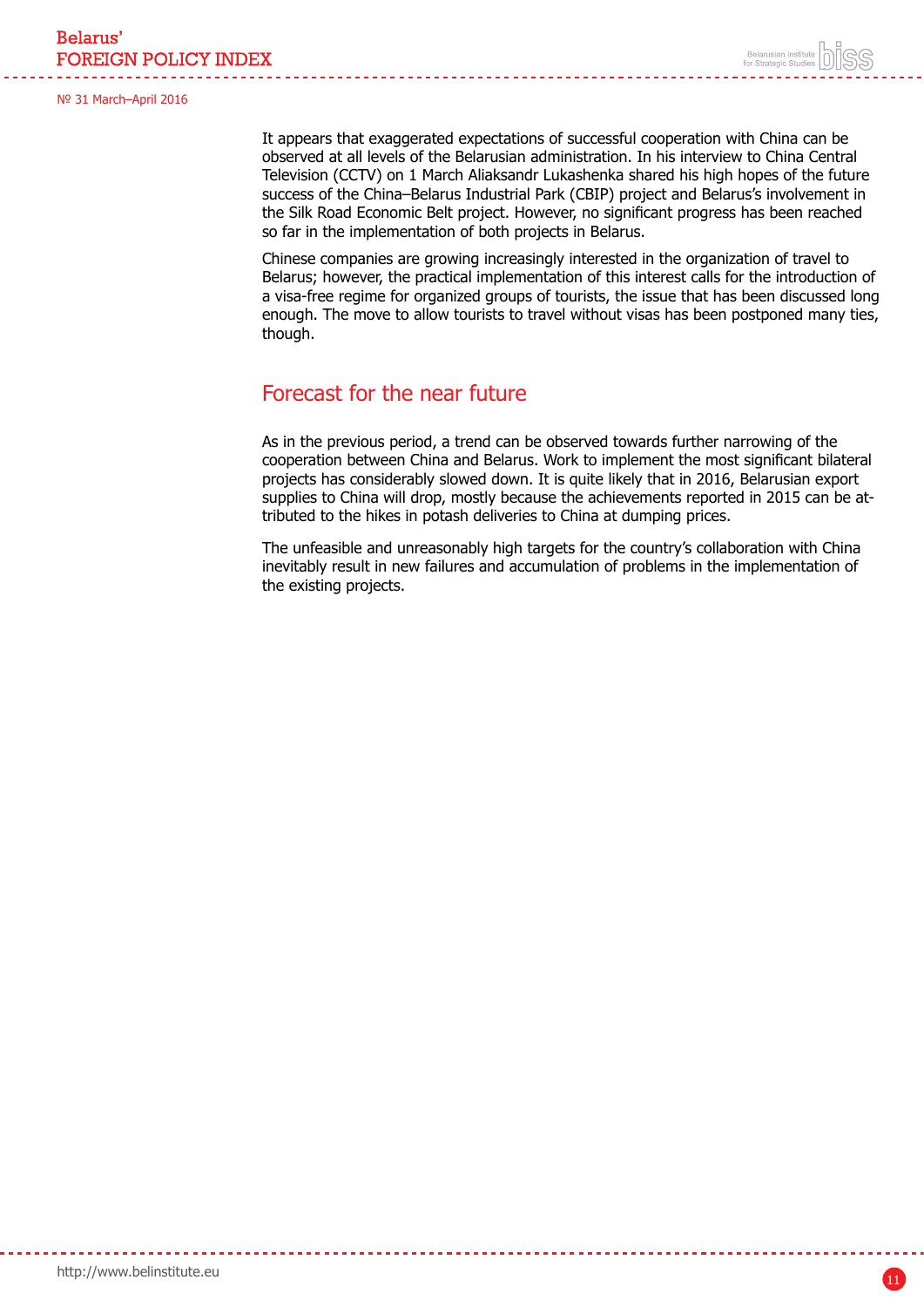## Developments in Belarus's relations with the 'Developing countries'

(Asia, Africa and Latin America)

<span id="page-11-0"></span>

 $\Omega$ 

Summary index: +16 Total positive points: +16 Total negative points: 0

### Main trends

In the Middle East, Belarus continued its work to establish closer ties with the conservative Arab monarchies and their allies (Turkey and Pakistan).

The relationships with Latin American countries are still in decline. It is hard for the Belarusian side to find new partners and projects; moreover, the country still faces challenges when trying to protect the interests of Belarusian companies.

Minsk stepped up its efforts to promote its relations with African and Southeast Asian countries. The Belarusian government reached certain progress in contacts with Thailand and Indonesia and made further steps to restore the once active relations with Sudan.

The military and military-technical component of Belarus's relationship with the developing world grew increasingly significant.

### Description of the key events

#### **Middle East**

**Lebanon.** On 21 March, Adnan Kassar, Deputy Chairman of the Board of Lebanon's Fransabank, visited Belarus. In fact, Kassar has been coming to Minsk annually. The big businessman is an old partner of the Belarusian government and not only runs his business in Belarus, but also is involved in some of Minsk's projects in the Arab world. Kassar had a meeting with Foreign Minister Uladzimir Makiej.

**OIC.** On 13–14 April, President Aliaksandr Lukashenka participated in the summit of the Organisation of Islamic Cooperation in Istanbul. He met with the president of Turkey, emir of Qatar, prime minister of Afghanistan, vice-president of Indonesia, and president of Pakistan on the sidelines of the forum.

The main objective of the visit to Istanbul was the receipt of the observer status and networking within that regional organization, dominated by conservative regimes associated with the West. Minsk has sought observer statuses in regional organizations of this kind for a few years now, since Belarusian diplomats regard them as excellent possibilities for building contacts with remote economies, where there are no Belarusian representative offices.

One example of this policy is the receipt of the observer status in the Conference on Interaction and Confidence-Building Measures in Asia (CICA) in April 2015 and involvement in CICA-organized events. Foreign Minister Makiej attended the CICA session on 27 April 2016 and held a series of meetings, including with the foreign minister of Turkey, secretary general of the Shanghai Cooperation Organization, and deputy foreign minister of Afghanistan<sup>11</sup>.

11. Minister of Foreign Affairs of Belarus U. Makiej holds a number of bilateral meetings in China 27-04-2016 http://mfa.gov.by/en/press/news\_mfa/f158d9aa0e76510a.html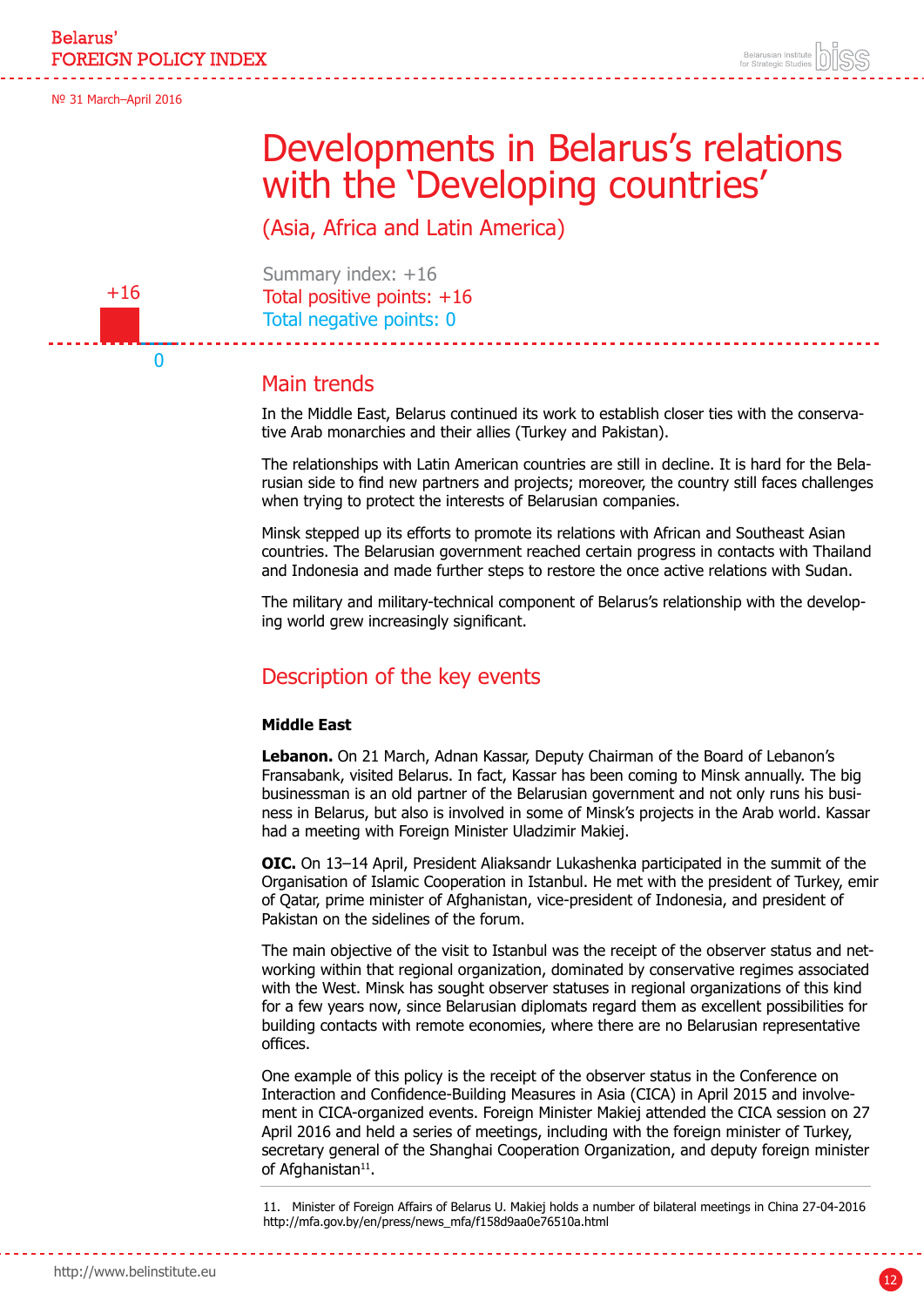**Pakistan.** On 6–8 April, Head of Department of Asia, Australia and Oceania of the Foreign Ministry Andrej Hrynkievič made a working visit to Pakistan, mostly to Karachi. He had a series of meetings with representatives of Pakistani organizations and agencies and must have explored possibilities for supplies of Belarusian commodities via the port of Karachi.

In March, Belarus's Amkodor was reported to have plans to buy a 50% shareholding in Pakistan-based Fecto Belarus Tractors Limited and invest up to USD 20 million in the modernization of the assembly factory for Amkodor products and MTZ tractors. The upgraded facility is expected to begin operations in October. Amkodor is also planning to promote machines manufactured by Gomselmash and other Belarusian producers in the markets of not only Pakistan, but also Afghanistan and Sri Lanka<sup>12</sup>.

On 13–14 April, Federal Minister for Industries and Production of Pakistan Ghulam Murtaza Khan Jatoi visited Belarus. The visit received little media coverage. Khan Jatoi said that Belarusian machines could be used in projects associated with the construction of the China–Pakistan economic corridor<sup>13</sup>.

**Qatar.** On 25–26 April, Doha played host to the third meeting of the Joint Committee on Cooperation between the Governments of Belarus and Qatar and second meeting of the Joint Business Council. The 20-strong Belarusian delegation was led by Minister of Trade Uladzimir Kaltovič. The delegation comprised not only representatives of state agencies and enterprises, but also First Vice-President of the National Olympic Committee, Aide to the President of the Republic of Belarus with respect to Physical Education, Sports, and Tourism Maksim Ryženkoŭ. The head of the Belarusian delegation met with the prime minister – minister of the interior of Qatar, as well as the minister of economy and trade. Belarus and Qatar signed a Memorandum of Understanding in sports between the Ministries of Sport of Belarus and Qatar, as well as the Agreement on Cooperation between Beleximgarant, a unitary export–import insurance company, and Qatar Development Bank (QDB)'s Tasdeer export–import program14.

Ahead of that meeting, on 29–31 March, Viktar Lukashenka, national security advisor to the president of Belarus, visited Qatar to attend DIMDEX 2016, the international maritime naval defense and security exhibition, and met with the prime minister of Qatar.

#### **Africa**

**Nigeria and Ghana.** On 4–7 April, a Belarusian delegation led by Deputy Foreign Minister Valiancin Rybakoŭ visited Nigeria and Ghana. The delegation included representatives of MAZ, MTZ, and Gomselmash.

A new round of consultations was held between the Foreign Ministries of Belarus and Nigeria, Ministry of Industry, Trade, and Investments, Ministry of Agriculture, the Chamber of Commerce of the city of Abuja, and representatives of the local business communities. The meetings explored possibilities for the establishment of assembly factories of Belarusian tractors and automotive equipment in Nigeria, the operation of the Belarusian trading house in Lagos, and the organization of the visit of Nigerian businessmen to Belarus. MTZ and partner Nigerian companies Aulic Nigeria and EFORCE – AGRO Development signed a protocol of intent to supply Belarusian-made machinery15.

A Memorandum of Cooperation was signed between the Foreign Ministries of Belarus and Ghana and the first round of consultations between the Foreign Ministries was held in the

12. Aliaksandr Zajac, Amkodor buys 50% in a Pakistani factory 19 March 2016 http://news.tut.by/economics/489073.html

13. Will Belarusian-made machines be used by Chinese subcontractors? 14 April 2016 http://news.tut.by/economics/492567.html

14. Meeting of the Joint Committee on Cooperation between the Government of the Republic of Belarus and the Government of the State of Qatar 23-04-2016 http://mfa.gov.by/en/press/news\_mfa/ea98aa9ce7355b5f.html

15. Consultations between the Ministries of Foreign Affairs of Belarus and Nigeria 05-04-2016 http://mfa.gov.by/ en/press/news\_mfa/d9383b09a97554ff.html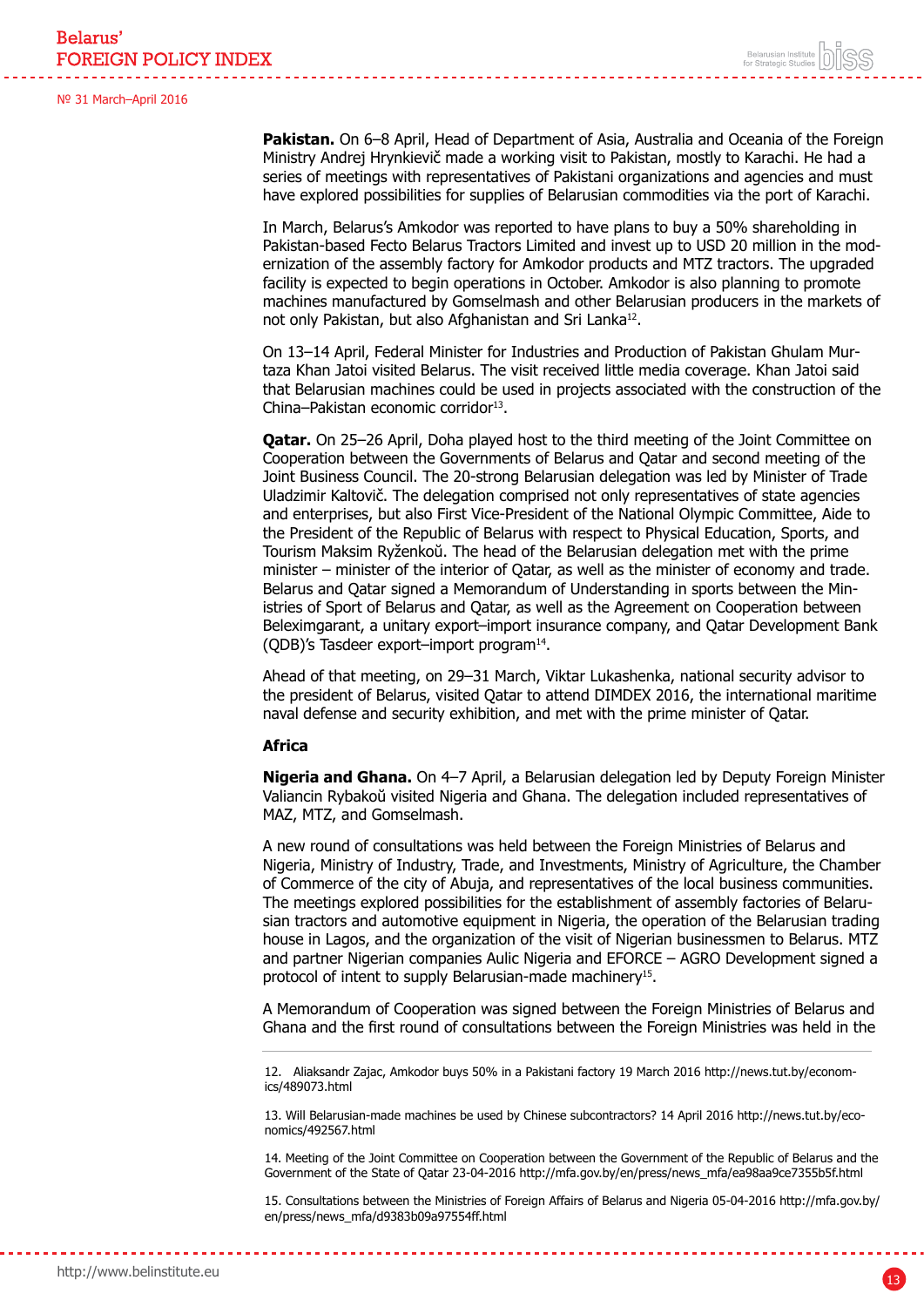course of the delegation's visit to Ghana. Also, negotiations were arranged with the leadership of the Ghanaian Foreign Ministry, Ministry of Trade and Industry, the Chamber of Commerce and Industry, and representatives of the local business community. The issues addressed at the meeting were similar to those discussed in Nigeria. A protocol of intent was signed between MTZ and Unigreen Ghana, and it was agreed that a delegation of Ghanaian businessmen would come to visit Belarus<sup>16</sup>.

**African Union.** On 21–23 April, Chairperson of the African Union (AU) Commission Nkosazana Dlamini-Zuma visited Belarus. She met with Government officials, leadership of the Foreign Ministry, Industry Ministry, State Committee on Science and Technology, and the National Bank. A Memorandum of Understanding was signed between the Foreign Ministry of Belarus and the AU Commission to regulate the regime of political consultations and exchange of information<sup>17</sup>.

**Sudan.** On 26–27 April, Minsk hosted the third meeting of the Belarus–Sudan joint commission for cooperation. Co-chairing the Belarusian part of the commission was Energy Minister Uladzimir Patupčyk, and the Sudanese part of the commission was co-chaired by Minister of Petroleum and Gas Mohammed Zayed Awad, who also met with the leadership of the Council of Ministers, Foreign Ministry, Energy Ministry, and visited some Belarusian companies. The Chamber of Commerce and Industry of Belarus hosted the Belarus–Sudan business forum and a business matchmaking session for entrepreneurs.

#### **Asia**

**Mongolia.** On 10–11 March, Bayanselenge Zangad, Minister of Construction and Urban Development of Mongolia, visited Belarus. She had a series of meetings at the Council of Ministers. Two-way trade between Belarus and Mongolia amounted to USD 23.2 million in 2015 (export supplies from Belarus reached USD 23.1 million). In 2013, the Belarus–Mongolia commission for trade and economic cooperation was established, and in 2014, the Belarusian diplomatic mission was opened in Ulan Bator.

**Thailand.** On 14–18 March, a parliamentary delegation of Belarus, led by Speaker of the lower chamber of parliament, the House of Representatives, Uladzimir Andrejčanka, paid an official visit to Thailand. The speaker conducted negotiations with the leadership of the country, including with President of the National Legislative Assembly Pornpech Wichitcholchai and Prime Minister Prayuth Chan-ocha. The first Belarus–Thailand Business Forum was held, and an official document was signed to establish friendly relations between the Viciebsk Region of Belarus and the province of Ayutthaya. Ahead of the visit, on 25–27 February, a Thai delegation visited Belarus, led by Deputy Prime Minister – Minister of Defense Prawit Wongsuwan.

**Singapore.** On 18–19 April, Minister of Trade and Industry of Singapore Koh Poh Koon visited Belarus. He met with Foreign Minister Makiej and had meetings at the Council of Ministers. Representative offices of major Belarusian companies have been established and currently operate in Singapore — BelAZ, Belshina, MTZ; however, two-way trade amounted to mere USD 30.9 million in 2015. Minister Makiej had a meeting with his Singaporean counterpart during his visit to the UN Headquarters in New York on 22 April.

**Indonesia.** On 27–30 April, Minister of Defence of Indonesia Ryamizard Ryacudu visited Belarus. He met with President Lukashenka, leadership of the Ministry of Defence and the State Military Industrial Committee, and visited several companies of the military industrial sector. Lukashenka once again invited the Indonesian president to visit Belarus. He also admitted that military and technical cooperation would become an important area for engagement<sup>18</sup>. In 2013, an intergovernmental Agreement on cooperation in the defense

16. Deputy Minister of Foreign Affairs of Belarus Valiancin Rybakoŭ visits the Republic of Ghana 07-04-2016 http://mfa.gov.by/press/news\_mfa/bc0a334fbfa816cb.html

17. Chairperson of the African Union Commission visits Belarus 22-04-2016 http://mfa.gov.by/en/press/ news\_mfa/a1c0cf699da83a40.html

18. Meeting with Indonesia Defense Minister Ryamizard Ryacudu 28 April 2016 http://president.gov.by/en/ news\_en/view/meeting-with-indonesia-defense-minister-ryamizard-ryacudu-13558/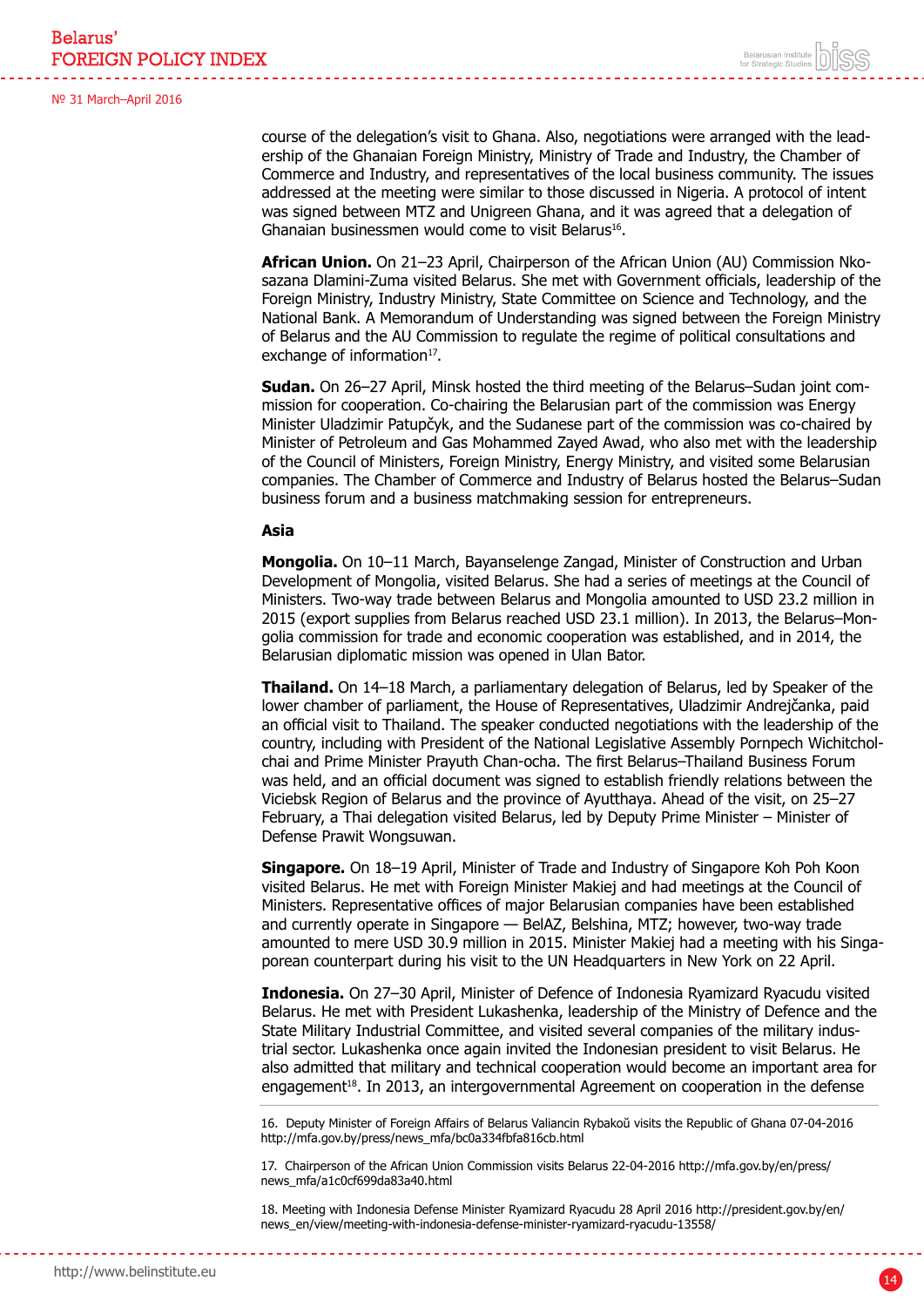Belarus' **FOREIGN POLICY INDEX** 

№ 31 March–April 2016

industry was signed during President Lukashenka's visit to Indonesia, and the Belarus–Indonesia commission for military and technical cooperation was established.

#### **Latin America**

**Ecuador.** On 27–28 March, Speaker of the Ecuadorean parliament Gabriela Rivadeneira Burbano visited Belarus. President Lukashenka said he was planning to visit Ecuador this year. In 2012, Lukashenka paid his first official visit to Ecuador, and in 2013, President Rafael Correa Delgado paid a return visit to Minsk. In June 2014, Belarus and Ecuador introduced a visa-free regime. In 2015, trade between the two countries amounted to USD 77 million. In late March, it was reported that Ecuadorean state-owned CELEC had run into debts and owed a Belarusian contractor originally hired to build power lines. Payments to Belzarubezhstroy amounting to USD 18.7 million were reported to have been six months overdue<sup>19</sup>.

Seeking new channels of cooperation with Latin America Minsk made use of less conspicuous contacts and events. On 5 April, the Honorable Consulate of Belarus was unveiled in Rosario, Argentina. In the course of his visit to the UN Headquarters in New York on 22 April Minister Makiej met with Argentinean Foreign Minister Susana Malcorra and Costa Rican Foreign Minister Gonzalez Sanz. On 26–28 April, a delegation led by Ruslan Jesin, Deputy Director of the Foreign Economic Affairs Department at the Ministry of Foreign Affairs, visited Chile.

### Forecast for the near future

In the Middle East, the Belarusian government seeks more active engagement with Turkey. Contacts with the Arab monarchies will remain stable, whereas the relationships with Iran and Syria will remain in decline. South and Southeast Asia are even more promising destinations, whereas Minsk has excellent possibilities to further its relations with Pakistan and some other countries of the region (Indonesia, Malaysia, Indochina, and Thailand).

In Latin America, Ecuador has the most capacity as a prospective partner in the foreseeable future. Despite attempts to reach out to new markets in that region, much time is required to effectively approach them, while the traditional partners — Cuba and Venezuela — will be too busy dealing with their domestic issues.

Minsk continues its attempts to expand its relations with Africa, but it must be aware of the complexity of this mission; therefore, these attempts take the form of periodic contacts at a comparatively low level, rather than foreign policy "assaults", as is the case with other regions of the world. Some noticeable contacts may soon be reported with countries in the East (primarily Ethiopia and Kenya), South (primarily Angola and Mozambique) and West of Africa (primarily Nigeria and Ghana).

19. Siarhiej Viasnin, Ecuadorean debt: Belarusian builders suffer from empty pockets in a foreign land 2 May 2016, zautra.by http://www.zautra.by/art.php?sn\_nid=21267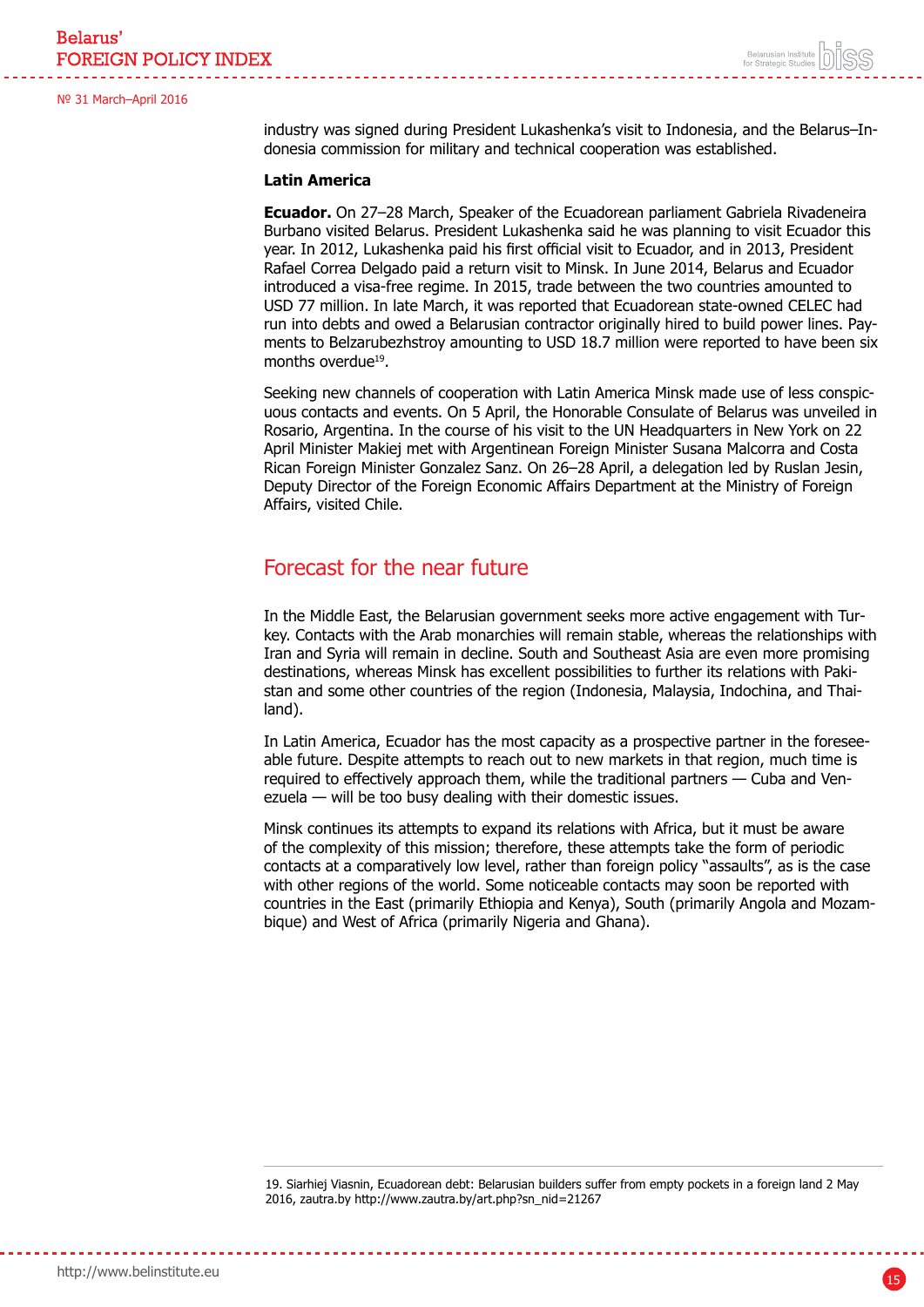+7

-2

## <span id="page-15-0"></span>Development of the Belarus–Ukraine relationship

Summary index: +5 Total positive points: +7 Total negative points: -2

### Main trends

Amid the stagnation in the "political front" during the two months under review, the bilateral relations in the economic sector continued developing quite rapidly. Another "trade war" was over, and new areas for economic cooperation were outlined.

The bilateral framework remains strategically important for both countries.

### Description of the key events

In March and April 2016, official Minsk continued demonstrating its friendly attitude to Ukraine; however, Ukraine accounted for a much smaller proportion of the official rhetoric of the Belarusian state leader. President Lukashenka made a single important remark about Ukraine during the reviewed period.

On 31 March, in the course of his meeting with U.S. Deputy Assistant Secretary of Defense Michael Carpenter Lukashenka reiterated that Washington could play an important role in the resolution of the conflict in Donbas: "If the United States wants to stop the war in the East of Ukraine tomorrow and chooses to make steps in this direction, the bloodshed will be stopped." The statement was quite symptomatic, as it runs counter to the official policy of the Kremlin, which rejects any possibility for the United States to be involved in the peace process.

Also during the two months under review, Minsk once again showed its ambiguous position on Crimea. On 8 April, Foreign Minister Uladzimir Makiej said that when recognizing the affiliation of Crimea "the reality should be taken into account. We must proceed from the understanding who de facto owns Crimea now […] We do not imply that we agree or disagree with someone. We believe the main idea now is to preserve the territorial integrity and inviolability of the remaining portion of Ukraine."

Previously (in March), Spokesman for the Belarusian Foreign Minister Zmicier Mirončyk cautioned his fellow citizens that the government did not approve of their visits to Crimea. He also made it clear that in this matter the Belarusian authorities tend to comply with the Ukrainian legislation and warned against any attempts to enter Crimea from the territory of Russia.

In March, Deputy Chief of the General Staff of the Armed Forces of Belarus Paviel Muraviejka said that official Minsk did not see any military threats coming from the territory of Ukraine. He also said that the Belarusian authorities were non-judgmental about Ukraine's cooperation with NATO and did not see anything provocative or hostile in that sort of engagement.

Minsk remained one of the crucial venues for negotiating ways to resolve the military conflict in Donbas. However, in April, this important status was challenged due to the

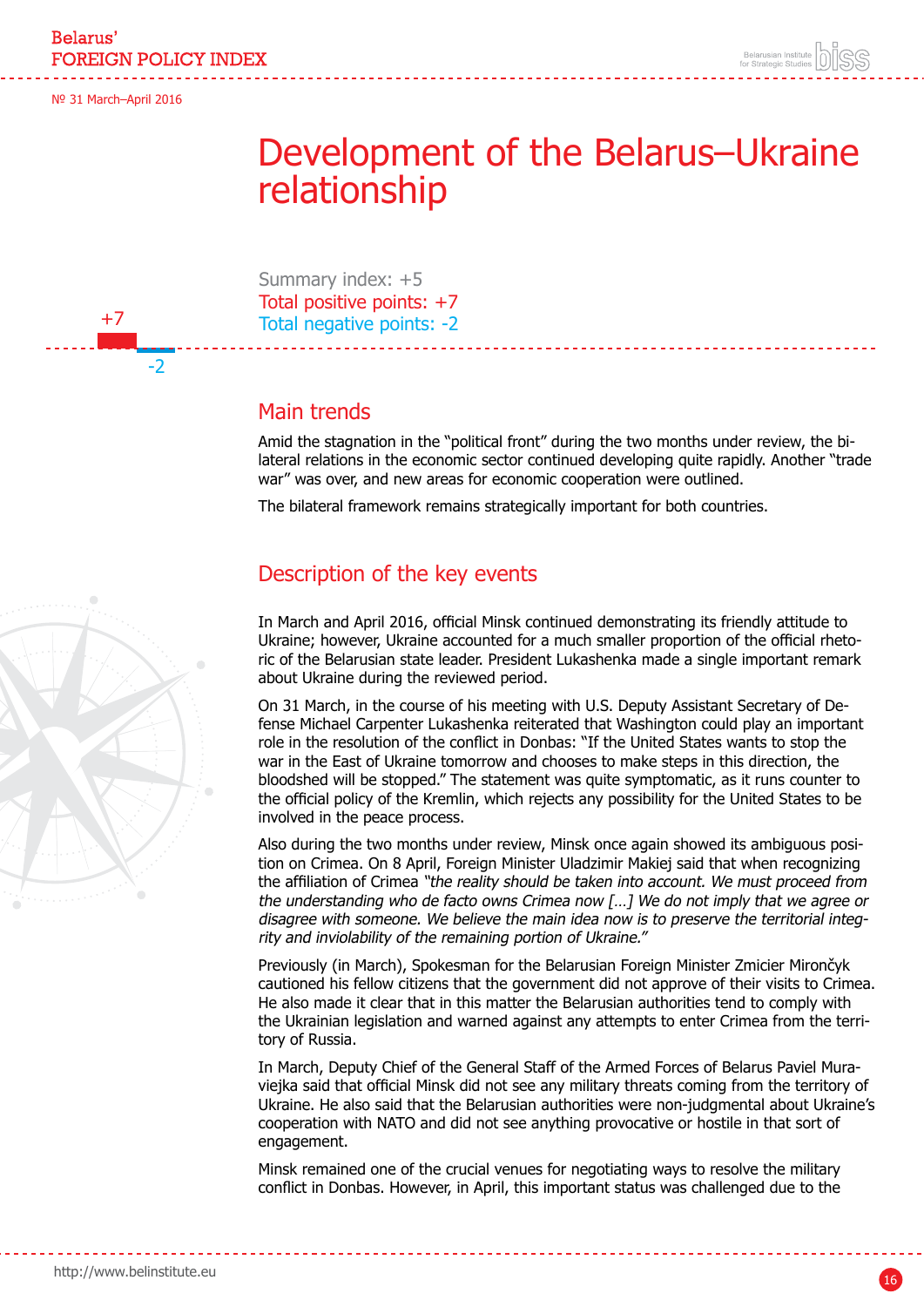activity of the Belarusian side: on 26 April, First Vice Speaker of the Verkhovna Rada of Ukraine Iryna Gerashchenko, Ukraine's representative at the Minsk talks, was denied entry to Belarus. The situation was resolved only after the interference of President of Ukraine Petro Poroshenko and Belarusian Ambassador to Ukraine Valiancin Vialička. Gerashchenko was only given a temporary (one-month) entry permit, though. Previously, the Belarusian authorities denied Ukrainian MP Ihor Huz entry to Belarus. In both cases, the Belarusian authorities cited the database of "personae non gratae," which is shared with Russia (it turned out that it was the Russian side that included the Ukrainian politicians in the database).

Also during the two months under review, new positive trends appeared in the bilateral trade and economic relations. On 13 April, a new "trade war" between the two countries was de facto over. The Interdepartmental Commission for International Trade of Ukraine suspended the introduction of a 39.2% special duty on the import of some goods originating in Belarus. The duty was supposed to be imposed on 1 May as a "measure to reciprocate for Belarus' unfriendly actions pertaining to Ukrainian confectioneries and breweries," however, the move was postponed until 15 September.

In March, Ukrainian companies for the first time purchased Belarusian grain. This new import from Belarus became possible due to the sharp reduction in rye crops in Ukraine last year.

Air transportation showed a solid growth. In April, Belarus and Ukraine lifted limitations on the number of designated carriers for all flights between the two countries. As a result, the frequency of daily Kyiv–Minsk flights increased to eleven for each country.

In March, Ukraine's Bohdan and Belarus's MAZ signed an agreement on the production of dual-use trucks from Belarusian and Ukrainian components at the Cherkasy-based facility. It is planned to assemble model 5316 4x4 trucks, model 6317 6x6 trucks, and, at a later phase, model 6425 6x6 tractors. The agreement is especially important in the light of the fact that Bohdan is connected with the family of President of Ukraine Poroshenko. In April, it was reported that the Defense Ministry of Ukraine decided to buy Bohdan–MAZ vehicles for the armed forces, which may result in a complete stoppage of the plant in Kremenchuk.

Also during the two months under review, the two countries encountered a series of problems associated with the crossing of the state border by citizens of Belarus and Ukraine.

Belarus refused to recognize the new ID passports of Ukrainians. In early March, the Ukrainian Foreign Ministry said that it had sent specimens of new passports to Belarus, and Ukraine never received any warnings from Belarus regarding the use of ID passports within the framework of the agreement on visa-free travel. The Belarusian Foreign Ministry responded that "the visa-free regime of travel between Belarus and Ukraine remains valid under the applicable agreement," and additional consultations were required concerning the use of Ukrainian ID cards. Prior to the resolution of the issue, only Ukrainians holding foreign passports (owners of ID cards) or internal old passports will be allowed to cross the Belarusian border. The first round of talks to adjust the agreement between the governments of Belarus and Ukraine on visa-free travel was held in early April.

Bilateral cooperation in customs procedures evolved in parallel with the above issues. On 2 March, Roman Nasirov, Chief of the State Fiscal Service of Ukraine, visited Belarus. When concluding his visit he said: "We have possibilities to take the cooperation between the customs services to a whole new level. This is evidenced by the successful implementation of the unique PRINEX project, which will benefit both countries. Building on our cooperation we not only simplify border-crossing customs procedures, which will facilitate the development of international trade, but also ensure that our officers work in comfortable conditions."

The two countries also agreed to put in place an Eastern Partnership project to equip road checkpoints with scanners to inspect goods without unloading vehicles.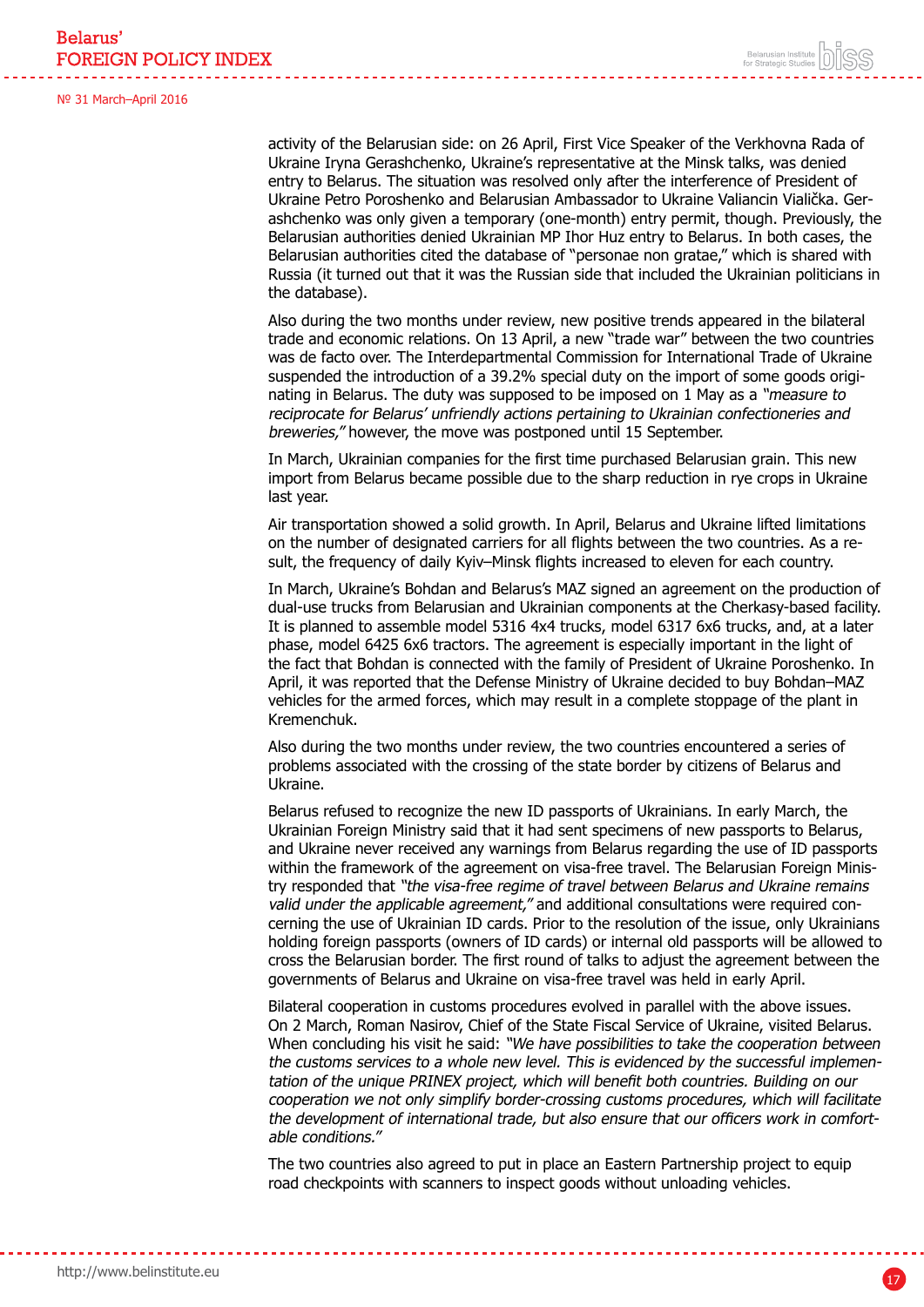In April, Belarus' trade performance was officially reported. In January and February 2016, Ukraine was Belarus's second-largest trade partner, second-largest importer of Belarusian goods and fifth-largest exporter of its products to Belarus (in the first two months of 2015, the respective ranks were 2, 3, and 5). Belarus has enjoyed a solid trade surplus for a long time — USD 267 million in January–February 2016, up from USD 209.5 million in the same period of 2015. Belarusian export supplies increased from USD 314 million to USD 363 million, and import dropped from USD 104 million to USD 96 million.

Oil products and liquefied gas account for 68% of Belarus's export to Ukraine. In volume terms, supplies increased from 436,000 tonnes to 663,000 tonnes. Other important export items include mineral and nitrogen fertilizers, tires, tractors and truck-tractors, and polished glass. The main imported items from Ukraine are vegetable oil waste products, metals, vegetable oil, confectionery, and pharmaceuticals.

### Forecast for the near future

Due to objective factors, the Belarusian and Ukrainian authorities will seek to build up the capacity for mutually beneficial bilateral relations in the political, economic, transit, and military sectors.

Official Minsk focused on the promotion of its relations with the United States, and the Ukrainian issue remains a critical point here; therefore, Minsk will continue its efforts to contribute to the resolution of the crisis in Ukraine.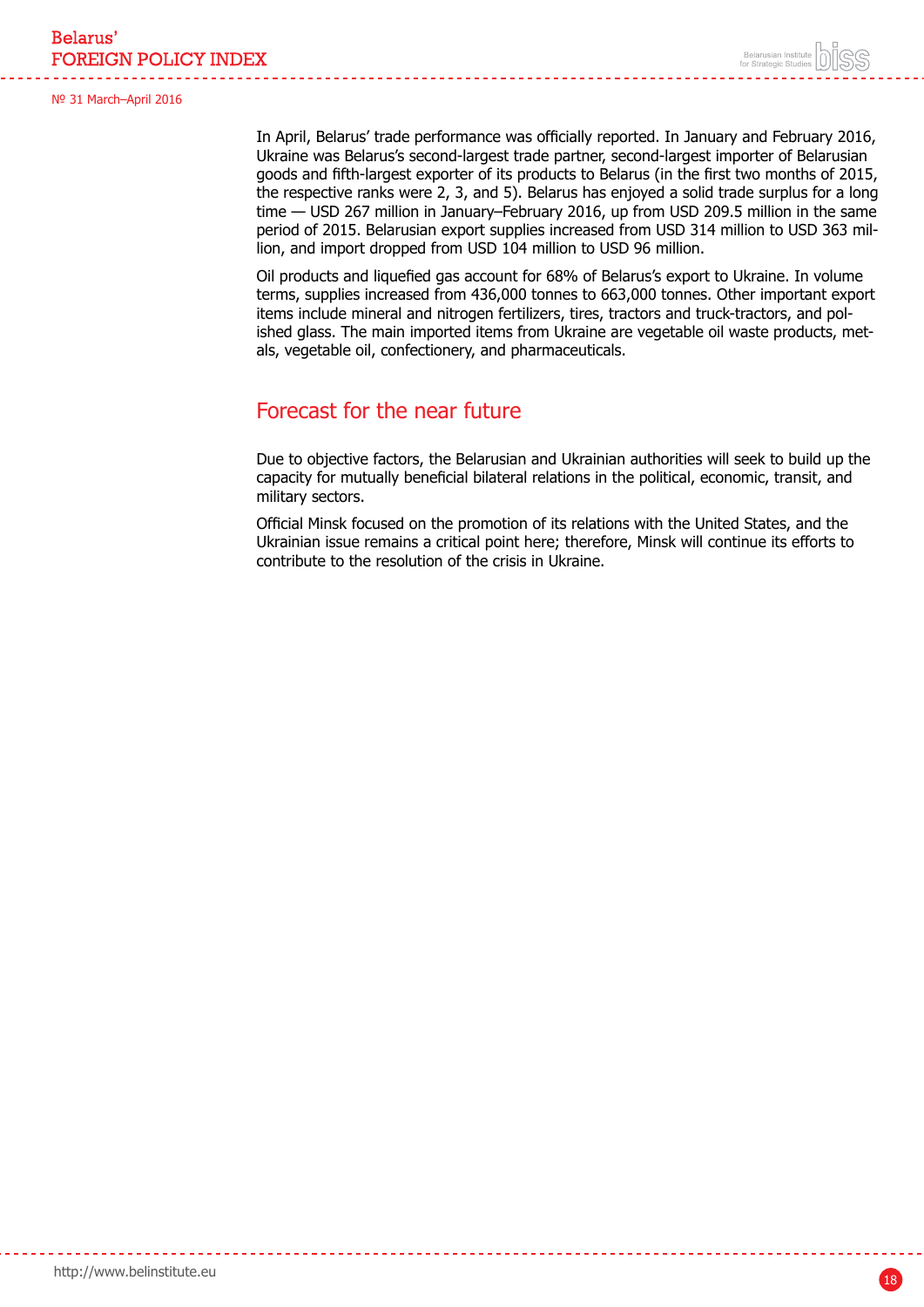### <span id="page-18-0"></span>Annex

Catalogue of events underlying the relations development index

## Development of the Belarus–Russia relationship

| 1 March      | Department for the operation of the EEU internal market is estab-                                                                                                       | $+2$  |
|--------------|-------------------------------------------------------------------------------------------------------------------------------------------------------------------------|-------|
| 4 March      | lished<br>Governor of Bashkortostan Dmitry Sharonov visits Belarus                                                                                                      | $+1$  |
|              |                                                                                                                                                                         |       |
|              | 14 March Decision on exchange of information by EEU tax agencies                                                                                                        | $+2$  |
|              | 15 March Prime Minister Andrej Kabiakoŭ visits Tatarstan                                                                                                                | $+1$  |
|              | 16 March Meeting of the Belarus-Russia Council in Kaliningrad                                                                                                           | $+1$  |
|              | 18 March Resolution of the oil products dispute                                                                                                                         | $+1$  |
| 21 March     | EEU products allowed in the Belarusian state procurement system                                                                                                         | $+1$  |
| 23 March     | EEU: uniform sanitary and epidemiological and competitive bid-<br>ding standards                                                                                        | $+2$  |
|              | 23-25 March Delegation of Russia's Oryol Region visits Belarus                                                                                                          | $+1$  |
|              | 28 March Agreement on the EFSD loan                                                                                                                                     | $+3$  |
| 31 March     | Russian Agriculture Ministry: state procurement of food products<br>in the EEU                                                                                          | $+2$  |
| 1 April      | Union State jubilee, assurances and commitments to union rela-<br>tions                                                                                                 | $+2$  |
| 1 April      | Kabiakoŭ's interview with criticism of Russia's economic policy<br>regarding Belarus                                                                                    | -1    |
| 1 April      | Governor of Russia's Bryansk Region visits Minsk                                                                                                                        | $+1$  |
| 4-5 April    | Belarusian delegation led by Deputy Speaker of the lower cham-<br>ber of parliament Viktar Huminski visits Moscow to participate in<br>Union State jubilee celebrations | $+1$  |
| 5 April      | Decree 124 to upgrade Belarusian foreign trade regulations to EEU<br><b>Treaty</b>                                                                                      | $+2$  |
| 8 April      | Foreign Minister Uladzimir Makiej says deployment of a Russian<br>airbase in Belarus not on the agenda                                                                  | $-1$  |
| 13 April     | Meeting of the Eurasian Intergovernmental Council                                                                                                                       | $+1$  |
| 19 April     | Speaker of the lower chamber of parliament U. Andrejčanka par-<br>ticipates in the first meeting of speakers of Eurasian parliaments                                    | $+2$  |
| 25 April     | Agreement on the introduction of balances of energy goods in the<br><b>FFU</b>                                                                                          | $+1$  |
| 29 April     | Agreement on the Minsk premises for the EEU Court                                                                                                                       | $+2$  |
| <b>Total</b> |                                                                                                                                                                         | $+26$ |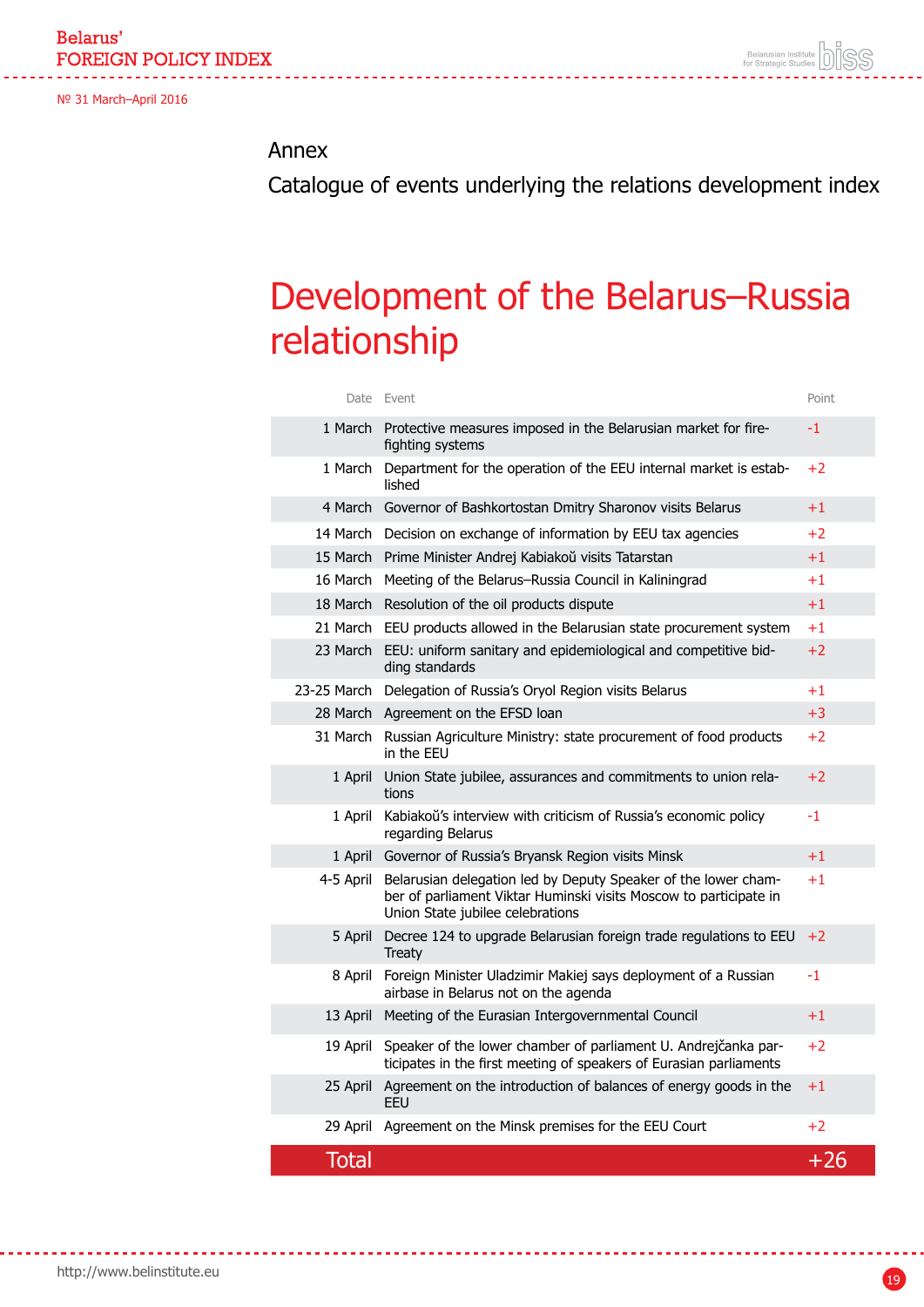## Development of the Belarus–EU relationship

|              | Date Event                                                                                                                                                | Point       |
|--------------|-----------------------------------------------------------------------------------------------------------------------------------------------------------|-------------|
| 3-4 March    | Deputy Foreign Minister Aliena Kupčyna visits the Czech Republic, par-<br>ticipates in consultations between the Foreign Ministries                       | $+1$        |
| 9-10 March   | President Aliaksandr Lukashenka and Foreign Minister Uladzimir Makiej<br>meet with EU Special Representative for Human Rights Stavros Lam-<br>brinidis    | $+2$        |
| 9 March      | Makiej meets with Chairman of Konrad-Adenauer-Stiftung, former<br>President of the European Parliament Hans-Gert Pöttering                                | $+1$        |
| 11 March     | Kupčyna meets with French Ambassador Dominique Gazuy                                                                                                      | $+1$        |
| 11 March     | Kupčyna meets with EU Special Representative for Human Rights<br>Lambrinidis                                                                              | $+1$        |
| 11 March     | Opening of the I Belarusian Theatre Seasons in France as part of the<br>Days of Belarusian Culture in France                                              | $+1$        |
| 16 March     | Makiej meets with EBRD President Alain Pilloux                                                                                                            | $^{\rm +1}$ |
| 16-17 March  | Makiej visits Hungary                                                                                                                                     | $+2$        |
| 21 March     | Makiej meets with Polish Ambassador Konrad Pawlik                                                                                                         | $+1$        |
|              | 22-23 March Lukashenka and Makiej meet with Polish Foreign Minister Witold<br>Waszczykowski in the course of his visit to Belarus                         | $+3$        |
| 25 March     | Lukashenka and Makiej meet with Minister of Foreign Affairs of Slove-<br>nia Karl Erjavec                                                                 | $+3$        |
| 31 March     | Kupčyna meets with German Ambassador Peter Dettmar                                                                                                        | $+1$        |
| 31 March     | Kupčyna meets with Head of the EU Delegation to Belarus Andrea<br>Wiktorin                                                                                | $+1$        |
| 1 April      | Kupčyna meets with a Bulgarian parliamentary delegation                                                                                                   | $+1$        |
| 1 April      | Makiej and Kupčyna meet with State Secretary for Foreign Affairs of<br>Sweden Annika Söder                                                                | $+1$        |
|              | 6-7 April First meeting of the Belarus-EU Coordination Group                                                                                              | $+2$        |
| 11 April     | Makiej meets with Bulgarian Foreign Minister Daniel Mitov in the course<br>of his visit to Belarus                                                        | $+2$        |
| 14 April     | Deputy Foreign Minister Jaŭhien Šestakoŭ meets with Minister of Agri-<br>culture of Latvia Jānis Dūklavs                                                  | $+1$        |
| 21 April     | Kupčyna meets with Hungarian Ambassador Vilmos Sziklavári                                                                                                 | $+1$        |
| 21 April     | Kupčyna meets with Head of the EU Delegation to Belarus Andrea<br>Wiktorin and UN Resident Coordinator/UNDP Resident Representative<br>Sanaka Samarasinha | $+1$        |
| <b>Total</b> |                                                                                                                                                           | $+28$       |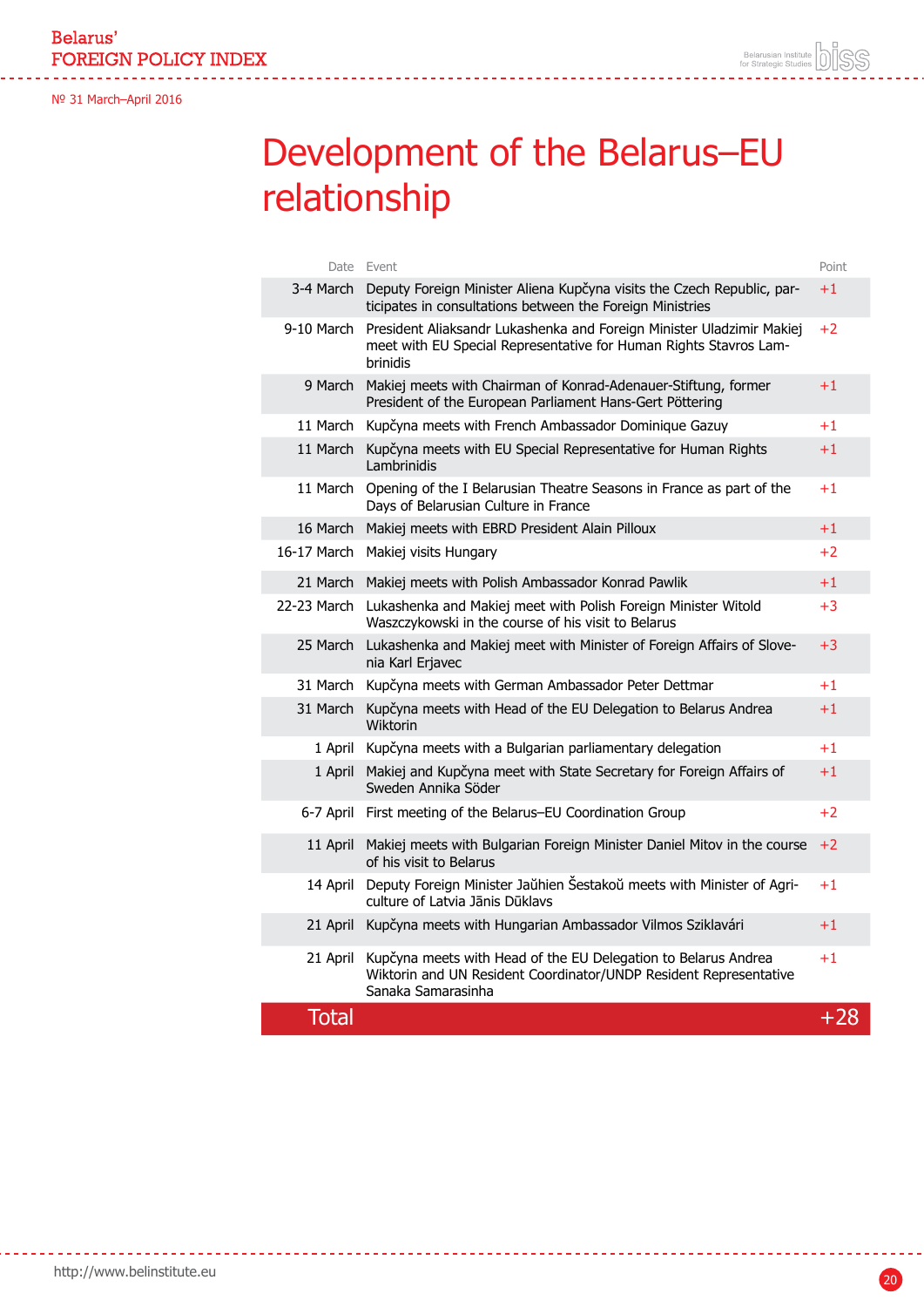## Development of the Belarus–China relationship

|              | Date Event                                                                                                                                                                                                        | Point |
|--------------|-------------------------------------------------------------------------------------------------------------------------------------------------------------------------------------------------------------------|-------|
|              | 1 March Belkommunmash mulls joint electric buses production with China                                                                                                                                            | $+1$  |
|              | 1 March President Aliaksandr Lukashenka gives interview to China Central Televi-<br>sion (CCTV)                                                                                                                   | $+1$  |
| 4 March      | Press conference of Liu Xuesong, trade and economic councilor at the<br>Embassy of China in Belarus                                                                                                               | $+1$  |
| 9 March      | Chinese companies show increasing interest in investment projects of<br>the Augustów Canal travel and recreation park                                                                                             | $+1$  |
| 10 March     | JSC Company for the Development of the Industrial Park joins the World<br>Economic Processing Zones Association                                                                                                   | $+1$  |
| 15 March     | China Xinjiang Bingtuan Construction & Engineering (Group) Co. Ltd.<br>offers Homiel Region administration to implement a joint investment<br>project in the rural industry                                       | $+1$  |
| 18 March     | Visa-free regime with China for organized groups of tourists will become<br>effective in April or May, said Director of the Tourism Department at the<br>Ministry of Sport and Tourism of Belarus Vadzim Karmazin | $+1$  |
| 24 March     | Conference focusing on the development of the Chinese economy, Bela-<br>rus-China engagement, and joint construction of the economic zone of<br>the Silk Road Economic Belt                                       | $+1$  |
| 24 March     | State Committee on Science and Technologies of Belarus and Shanghai<br>Municipal Science and Technology Commission sign a cooperation agree-<br>ment                                                              | $+1$  |
| 1 April      | Homiel Region and Jiangsu Province agree joint activities to promote the<br>Silk Road Economic Belt project                                                                                                       | $+1$  |
| 8 April      | China-Belarus Industrial Park is expected to have 100 residents within<br>36 months, said Minsk region Governor Siamion Šapira                                                                                    | $+1$  |
| 15 April     | Foreign Minister Uladzimir Makiej and Chinese Ambassador to Belarus<br>Cui Qiming discuss upcoming high-level contacts                                                                                            | $+1$  |
| 21 April     | Negative remarks about the CBIP development pace in President Lu-<br>kashenka's annual address                                                                                                                    | $-1$  |
| <b>Total</b> |                                                                                                                                                                                                                   | $+11$ |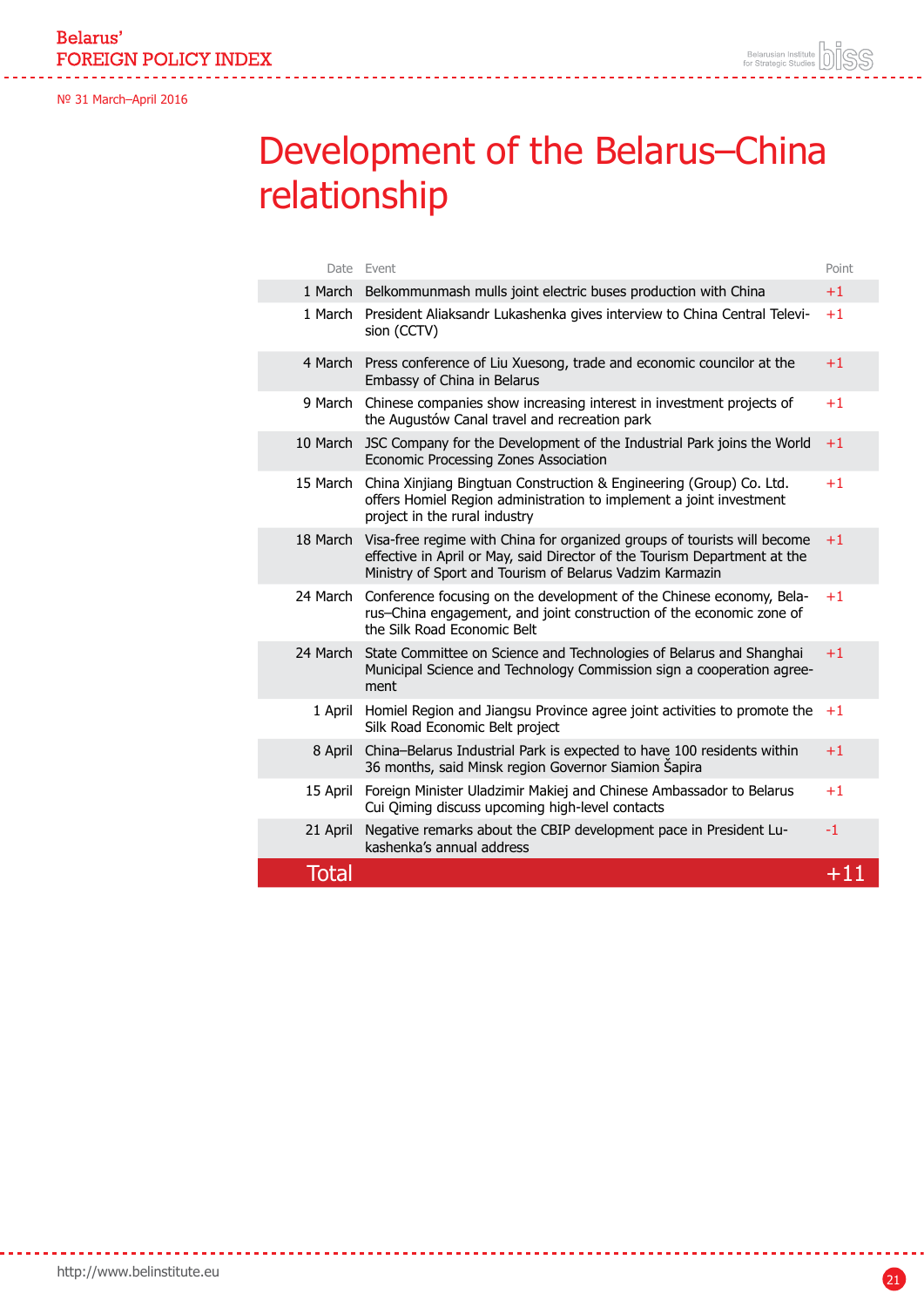Belarus' **FOREIGN POLICY INDEX** 

№ 31 March–April 2016

## Developments in Belarus's relations with the 'Developing countries'

| Date            | Fvent                                                                                                                 | Point |
|-----------------|-----------------------------------------------------------------------------------------------------------------------|-------|
| 10-11 March     | Minister of Construction and Urban Development of Mongolia Bayanse-<br>lenge Zangad visits Belarus                    | $+1$  |
| 14-18 March     | Parliamentary delegation led by Speaker of the lower chamber of par-<br>liament Uladzimir Andrejčanka visits Thailand | $+1$  |
| 27-28 March     | Speaker of the Ecuadorean parliament Gabriela Rivadeneira Burbano<br>visits Belarus                                   | $+1$  |
| 4-5 April       | Belarusian delegation led by Deputy Foreign Minister Valiancin Rybakoŭ<br>visits Nigeria                              | $+1$  |
| 6-7 April       | Belarusian delegation led by Rybakoŭ visits Ghana                                                                     | $+1$  |
| 13-14 April     | President Lukashenka participates in the summit of the Organisation of<br>Islamic Cooperation in Istanbul             | $+3$  |
| 18-19 April     | Minister of Trade and Industry of Singapore Koh Poh Koon visits Belarus                                               | $+1$  |
| 21-23 April     | Chairperson of the African Union Commission Nkosazana Dlamini-Zuma<br>visits Belarus                                  | $+1$  |
| $25 - 26$ April | Minister of Trade Uladzimir Kaltovič visits Qatar                                                                     | $+2$  |
| $26 - 27$ April | Minister of Petroleum and Gas of Sudan Mohammed Zayed Awad visits<br><b>Belarus</b>                                   | $+2$  |
| 27-30 April     | Minister of Defence of Indonesia Ryamizard Ryacudu visits Belarus                                                     | $+2$  |
| Total           |                                                                                                                       | +16   |

## Development of the Belarus–Ukraine relationship

|             | Date Fvent                                                                                                                                                                                                                           | Point |
|-------------|--------------------------------------------------------------------------------------------------------------------------------------------------------------------------------------------------------------------------------------|-------|
|             | 2 March Roman Nasirov, Chief of the State Fiscal Service of Ukraine, visits Belarus                                                                                                                                                  | $+1$  |
| 11 March    | Statement by the General Staff of Belarus about Minsk's non-judgmental<br>attitude to Ukraine's seeking cooperation with NATO                                                                                                        | $+1$  |
| 17 March    | Statement by the Foreign Ministry of Belarus calling for Belarusians to<br>comply with Ukrainian regulations when visiting Crimea                                                                                                    | $+1$  |
| 31 March    | President Lukashenka's statement on the importance of the involvement<br>of the United States in the resolution of the conflict in Donbas, which is<br>in line with official Kyiv's policy, but runs counter to the Kremlin's stance | $+1$  |
| March       | Agreement between Ukraine's Bohdan corporation and Belarus's MAZ on<br>further expansion in their cooperation                                                                                                                        | $+1$  |
| March-April | Problems with the recognition of new Ukrainian ID passports by Belaru-<br>sian agencies                                                                                                                                              | -1    |
| March-April | Export of Belarusian oil products to Ukraine goes up by a third                                                                                                                                                                      | $+1$  |
| 8 April     | Foreign Minister Uladzimir Makiej says deployment of a Russian airbase<br>in Belarus not on the agenda                                                                                                                               | $+1$  |
| April       | Ukrainian officials encounter problems when trying to enter Belarus                                                                                                                                                                  | -1    |
|             |                                                                                                                                                                                                                                      |       |